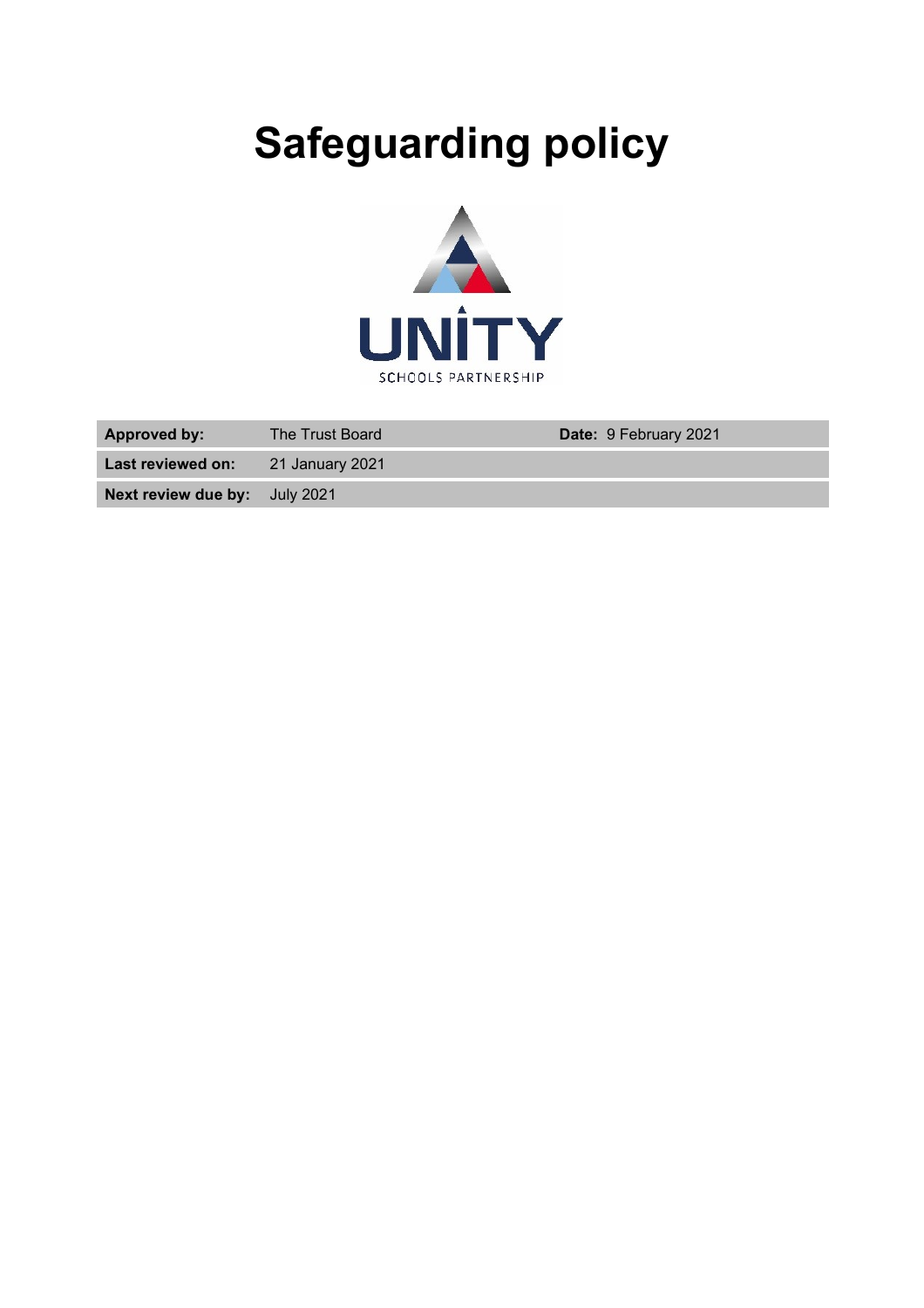## **Contents**

| Appendix 2: safer recruitment and DBS checks – policy and procedures 19 |  |
|-------------------------------------------------------------------------|--|
|                                                                         |  |
|                                                                         |  |
|                                                                         |  |
|                                                                         |  |
|                                                                         |  |

## **1. Safeguarding statement and aims**

The trust believes in supporting all aspects of children and young people's development and learning, and keeping children safe. We understand that emotional and social aspects of learning create a foundation for all academic learning. If a child has not been supported to understand, express and resolve their feelings, they may not have the ability to share with other children, resolve the small conflicts that arise in day-to-day classroom life, or concentrate on learning. Their frustrations may cause a range of antisocial, disruptive, overly compliant or withdrawn behaviours. All staff who work at the trust will ensure that:

- Children and young people are listened to, valued and respected
- Staff are aware of indicators of abuse and know how to share their concerns appropriately
- All paid and unpaid staff are subject to rigorous recruitment procedures
- All paid and unpaid staff are given appropriate support and training

Education staff play a crucial role in helping to identify welfare concerns, and indicators of possible abuse or neglect, at an early stage. The trust is committed to referring those concerns via the Designated Safeguarding Lead (DSL) to the appropriate local authority children's social care, contributing to the assessment of a child's needs and, where appropriate, to ongoing action to meet those needs. In order to ensure children are adequately protected the trust will ensure that:

- All DSLs, Deputy/Alternate DSLs and named safeguarding governors will attend specialised training appropriate for their positions, which will be updated at least every two years (records of this training will be kept by the trust safeguarding lead).
- All new staff, teaching and support, paid and volunteers, will receive up to date safeguarding training that is endorsed by the three local safeguarding partners. A log of staff safeguarding training is kept by the DSL. On their first day, as part of their induction, all new staff will receive a copy of this policy and the trust's staff and persons in a position of trust code of conduct, their school's child protection procedures and behaviour policy, as well as Part one and Annex A of Keeping Children Safe in Education (September 2020). The new staff member and the DSL will sign to evidence that the induction has been completed. The trust will ensure that mechanisms are in place to assist staff to understand and discharge their role and responsibilities as set out in Part one of Keeping Children Safe in Education (September 2020). Whenever this policy is reviewed and updated the trust will ensure that all staff receive a copy; each school will insist that staff sign a register to confirm that they have read and understood the current version. The DSL provides staff with regular updates, which may be via email as well as during staff meetings, PD days and through safeguarding displays. In addition, all staff must complete **Prevent [awareness](https://www.elearning.prevent.homeoffice.gov.uk/edu/screen1.html) e-learning**, which should be refreshed whenever the Home Office's e-learning course is updated. Copies of Prevent training certificates are kept by the DSL. All members of staff will be advised to ensure that their behaviour or actions do not place pupils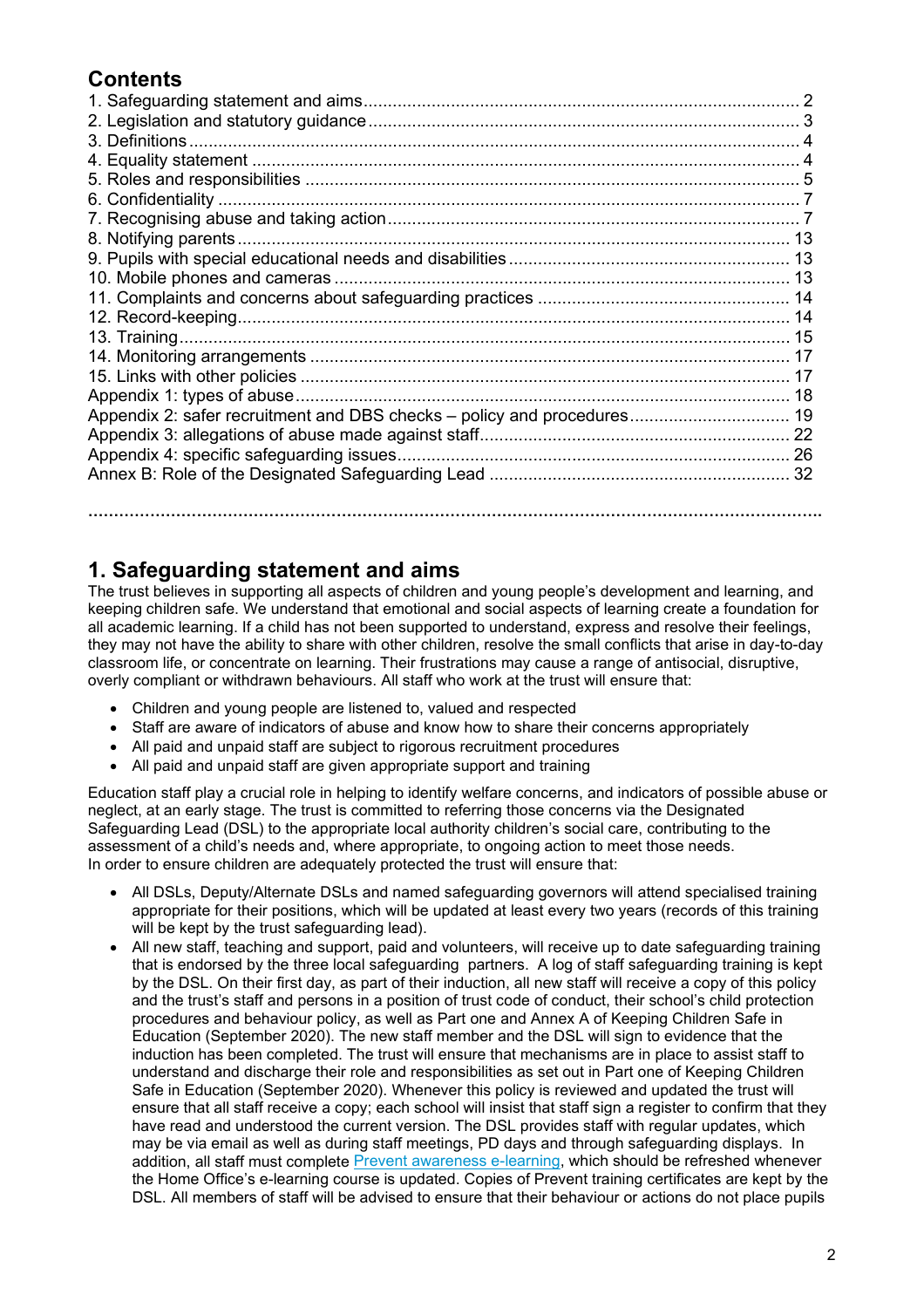or themselves at risk of harm or of allegations of harm to a pupil. This is also highlighted in the staff and persons in a position of trust code of conduct.

- All children, young people and their families have access to their school's child protection procedures via the school's website
- The trust safeguarding policy and individual school's child protection procedures are reviewed on an annual basis by the trust, in consultation with headteachers

The trust aims to ensure that:

- Appropriate action is taken in a timely manner to safeguard and promote children's welfare
- All staff are aware of their statutory responsibilities with respect to safeguarding
- Staff are properly trained in recognising and reporting safeguarding issues
- Pupils are taught about safeguarding, including online safety. This may include covering relevant issues for schools through Relationships Education (for all primary pupils) and Relationships and Sex Education (for all secondary pupils) and Health Education (for all pupils in state-funded schools) which will be compulsory from September 2020. Schools have flexibility to decide how they discharge their duties effectively within the first year of compulsory teaching and are encouraged to take a phased approach (if needed) when introducing these subjects. The following resources may help:
	- o The Department for Education's non-statutory guidance: [Teaching online safety in schools.](https://www.gov.uk/government/publications/teaching-online-safety-in-schools?utm_source=5ee7180c-64c2-4323-a785-52bf87d66f65&utm_medium=email&utm_campaign=govuk-notifications&utm_content=daily)
	- o Annex C of the Department for Education's statutory guidance, Keeping Children Safe in Education (September 2020) includes additional information on how to support keeping children safe online when they are learning at home.
	- o UK Council for Internet Safety (UKCIS) guidance: [Education for a connected](https://www.gov.uk/government/publications/education-for-a-connected-world) world
	- o National Crime Agency's CEOP education programme: [Thinkuknow](https://www.thinkuknow.co.uk/)
	- o Public Health England: [Rise Above](https://campaignresources.phe.gov.uk/schools/topics/rise-above/overview)
- Appropriate filters and monitoring systems are in place

## **2. Legislation and statutory guidance**

This policy is based on the Department for Education's statutory guidance, Keeping Children Safe in [Education](https://www.gov.uk/government/publications/keeping-children-safe-in-education--2) (September 2020) and [Working Together to Safeguard Children,](https://www.gov.uk/government/publications/working-together-to-safeguard-children--2) and the [Governance Handbook.](https://www.gov.uk/government/publications/governance-handbook) It should be read alongside the Department for Education's advice, [COVID-19: safeguarding in schools,](https://www.gov.uk/government/publications/covid-19-safeguarding-in-schools-colleges-and-other-providers/coronavirus-covid-19-safeguarding-in-schools-colleges-and-other-providers)  [colleges and other providers.](https://www.gov.uk/government/publications/covid-19-safeguarding-in-schools-colleges-and-other-providers/coronavirus-covid-19-safeguarding-in-schools-colleges-and-other-providers) We comply with this guidance and the procedures set out by our three local safeguarding partners.

This policy is also based on the following legislation:

- Part 3 of the schedule to the [Education \(Independent Trust](http://www.legislation.gov.uk/uksi/2014/3283/schedule/part/3/made) Standards) Regulations 2014, which places a duty on academies to safeguard and promote the welfare of pupils at the school
- [The Children Act 1989](http://www.legislation.gov.uk/ukpga/1989/41) (and [2004 amendment\)](http://www.legislation.gov.uk/ukpga/2004/31/contents), which provides a framework for the care and protection of children
- Section 5B(11) of the Female Genital Mutilation Act 2003, as inserted by section 74 of the Serious [Crime Act 2015,](http://www.legislation.gov.uk/ukpga/2015/9/part/5/crossheading/female-genital-mutilation) which places a statutory duty on teachers to report to the police where they discover that female genital mutilation (FGM) appears to have been carried out on a girl under 18
- [Multi-agency statutory guidance on female genital mutilation,](https://www.gov.uk/government/publications/multi-agency-statutory-guidance-on-female-genital-mutilation) which sets out responsibilities with regards to safeguarding and supporting girls affected by FGM
- [The Rehabilitation of Offenders Act 1974,](http://www.legislation.gov.uk/ukpga/1974/53) which outlines when people with criminal convictions can work with children
- Schedule 4 of the [Safeguarding Vulnerable Groups Act 2006,](http://www.legislation.gov.uk/ukpga/2006/47/schedule/4) which defines what 'regulated activity' is in relation to children
- Statutory quidance [on the Prevent duty,](https://www.gov.uk/government/publications/prevent-duty-guidance) which explains schools' duties under the Counter-Terrorism and Security Act 2015 with respect to protecting people from the risk of radicalisation and extremism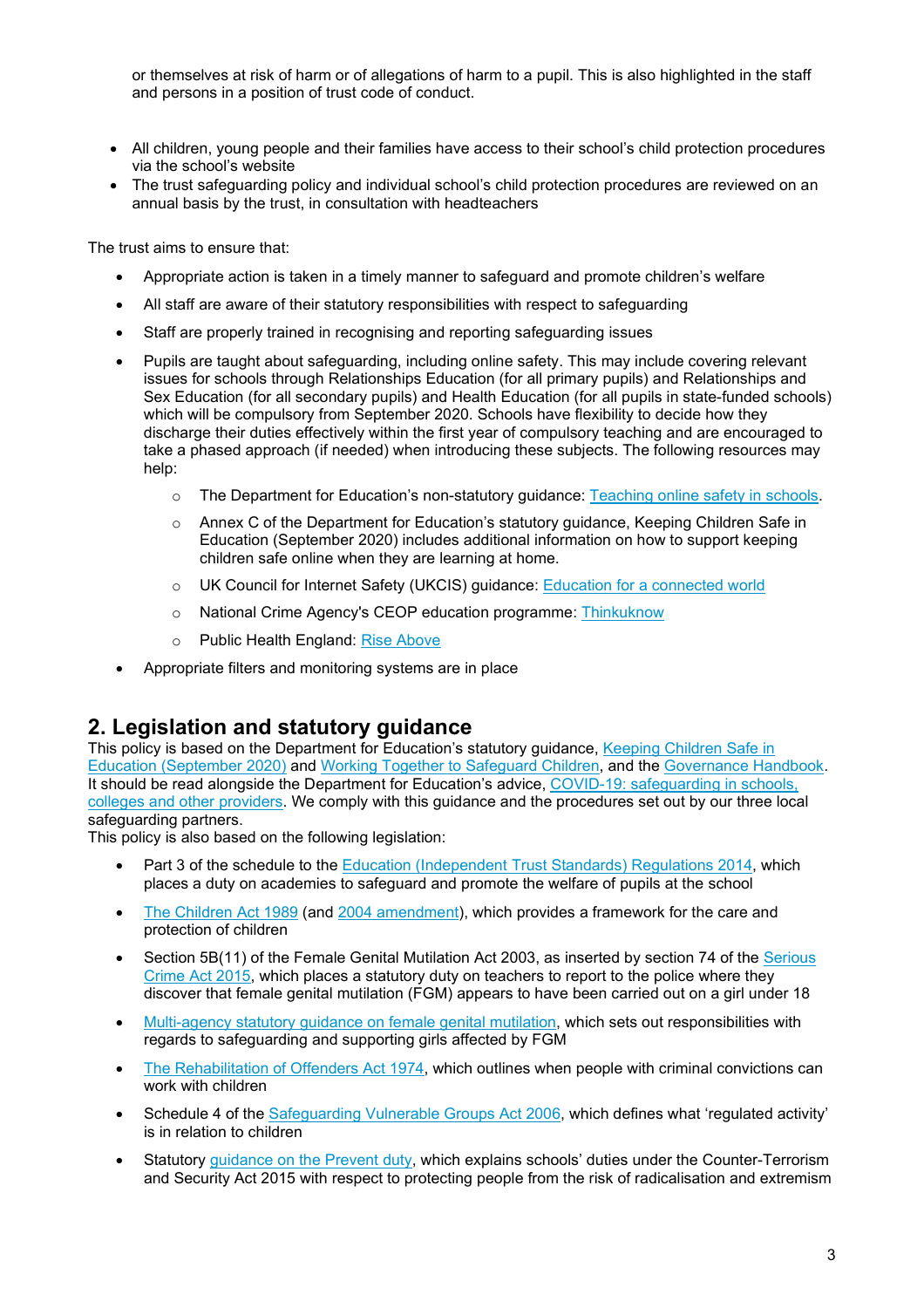- The Childcare (Disqualification) [and Childcare \(Early Years Provision Free of Charge\) \(Extended](http://www.legislation.gov.uk/uksi/2018/794/made)  [Entitlement\) \(Amendment\)](http://www.legislation.gov.uk/uksi/2018/794/made) Regulations 2018 and [Childcare Act](http://www.legislation.gov.uk/ukpga/2006/21/contents) 2006, which set out who is disqualified from working with children
- [Information sharing: Advice for practitioners providing safeguarding services to children, young](https://www.gov.uk/government/publications/safeguarding-practitioners-information-sharing-advice)  [people, parents and carers](https://www.gov.uk/government/publications/safeguarding-practitioners-information-sharing-advice)
- [What to do if you're worried a child is being abused](https://www.gov.uk/government/publications/what-to-do-if-youre-worried-a-child-is-being-abused--2)
- [Guidance for safer working practice](https://www.saferrecruitmentconsortium.org/GSWP%20May%202019%20final.pdf)
- [Sexting in schools and colleges](https://assets.publishing.service.gov.uk/government/uploads/system/uploads/attachment_data/file/609874/6_2939_SP_NCA_Sexting_In_Schools_FINAL_Update_Jan17.pdf)

This policy also meets requirements relating to safeguarding and welfare in the [statutory framework for the](https://www.gov.uk/government/publications/early-years-foundation-stage-framework--2)  [Early Years Foundation Stage.](https://www.gov.uk/government/publications/early-years-foundation-stage-framework--2)

This policy also complies with our funding agreement and articles of association.

## **3. Definitions**

**Safeguarding and promoting the welfare of children** means:

- Protecting children from maltreatment
- Preventing impairment of children's mental and physical health or development
- Ensuring that children grow up in circumstances consistent with the provision of safe and effective care
- Taking action to enable all children to have the best outcomes

**Child protection** is part of this definition and refers to activities undertaken to prevent children suffering, or being likely to suffer, significant harm.

**Abuse** is a form of maltreatment of a child, and may involve inflicting harm or failing to act to prevent harm. Appendix 1 explains the different types of abuse.

**Neglect** is a form of abuse and is the persistent failure to meet a child's basic physical and/or psychological needs, likely to result in the serious impairment of the child's health or development. Appendix 1 defines neglect in more detail.

**Children** includes everyone under the age of 18.

# **4. Equality statement**

Some children have an increased risk of abuse, and additional barriers can exist for some children with respect to recognising or disclosing it. We are committed to anti-discriminatory practice and recognise children's diverse circumstances. We ensure that all children have the same protection, regardless of any barriers they may face.

We give special consideration to children who:

- Have special educational needs or disabilities (see section 9)
- Are young carers
- May experience discrimination due to their race, ethnicity, religion, gender identification or sexuality
- Have English as an additional language
- Are known to be living in difficult situations for example, temporary accommodation or where there are issues such as substance abuse or domestic violence
- Are at risk of FGM, sexual exploitation, forced marriage, or radicalisation
- Are asylum seekers
- Are at risk due to either their own or a family member's mental health needs
- Are looked after or previously looked after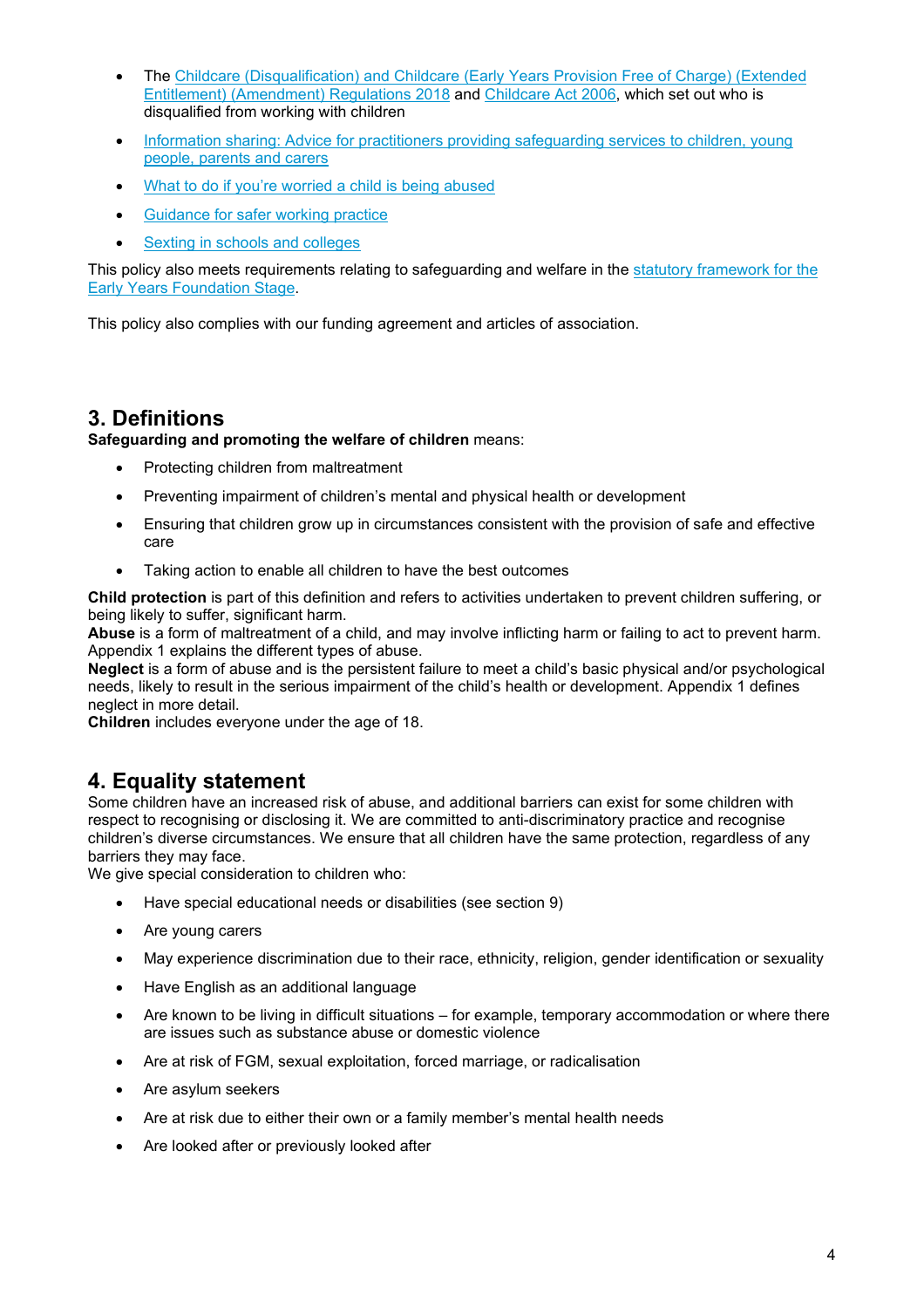# **5. Roles and responsibilities**

Safeguarding and child protection is **everyone's** responsibility. This policy applies to all staff, volunteers and governors in the trust and is consistent with the procedures of the three local safeguarding partners where we have schools. Our policy and procedures also apply to extended school and off-site activities. We contribute to multi-agency working in line with statutory guidance Working together to safeguard children. We work with social care, the police, health services and other services to promote the welfare of children and protect them from harm. This includes providing a coordinated offer of early help when additional needs of children are identified and contributing to inter-agency plans to provide additional support to children subject to child protection plans. We allow access for children's social care from the host local authority and, where appropriate, from a placing local authority, for that authority to conduct, or to consider whether to conduct, statutory assessments.

#### **5.1 The trust**

In addition to this policy, the trust will:

- monitor the effectiveness of safeguarding through annual safeguarding reviews in every trust school and have at least one of these externally reviewed each year
- provide a staff and persons in a position of trust code of conduct
- provide a whistleblowing policy
- provide recruitment and selection policy and guidance to ensure safer recruitment
- provide every DSL with an annual safeguarding/child protection update (prior to the autumn term), reflecting changes in statutory requirements and current issues
- keep a log of all referrals made to the local authority designated officer (LADO) by trust schools
- liaise with local authority lead professionals for safeguarding, the three local safeguarding partners, Ofsted, the ESFA and other agencies as required

#### **5.2 All staff**

All staff will sign to confirm they have read and understood Part one and Annex A of the Department for Education's statutory safeguarding guidance, [Keeping Children Safe in Education](https://www.gov.uk/government/publications/keeping-children-safe-in-education--2) (September 2020), and review this guidance at least annually.

All staff will be aware of:

- Our systems which support safeguarding, including the staff and persons in a position of trust code of conduct, their school's child protection procedures and the role of the designated safeguarding lead (DSL)
- The early help process (sometimes known as the common assessment framework) and their role in it, including identifying emerging problems, liaising with the DSL, and sharing information with other professionals to support early identification and assessment
- The process for making referrals to local authority children's social care and for statutory assessments that may follow a referral, including the role they might be expected to play
- What to do if they identify a safeguarding issue or a child tells them they are being abused or neglected, including specific issues such as FGM, and how to maintain an appropriate level of confidentiality while liaising with relevant professionals
- The signs of different types of abuse and neglect, as well as specific safeguarding issues, such as child sexual exploitation (CSE), children missing from education, child criminal exploitation, FGM, radicalisation and peer on peer abuse

Section 13 and appendix 4 of this policy outline in more detail how staff are supported to do this.

#### **5.3 The designated safeguarding lead (DSL)**

All our schools have a named DSL whose details are in the school's child protection procedures. The DSL is a senior member of staff with the authority to take lead responsibility for child protection and wider safeguarding. Annex B provides a job description for the DSL.

During term time, the DSL will be available during school hours for staff to discuss any safeguarding concerns.

When the DSL is absent, named deputies will act as cover. Their details are in the school's child protection procedures.

The DSL will be given the time, funding, training, resources and support to:

- Provide advice and support to other staff on child welfare and child protection matters
- Ensure that cover is provided for the role when they are absent from the school
- Take part in strategy discussions and inter-agency meetings and/or support other staff to do so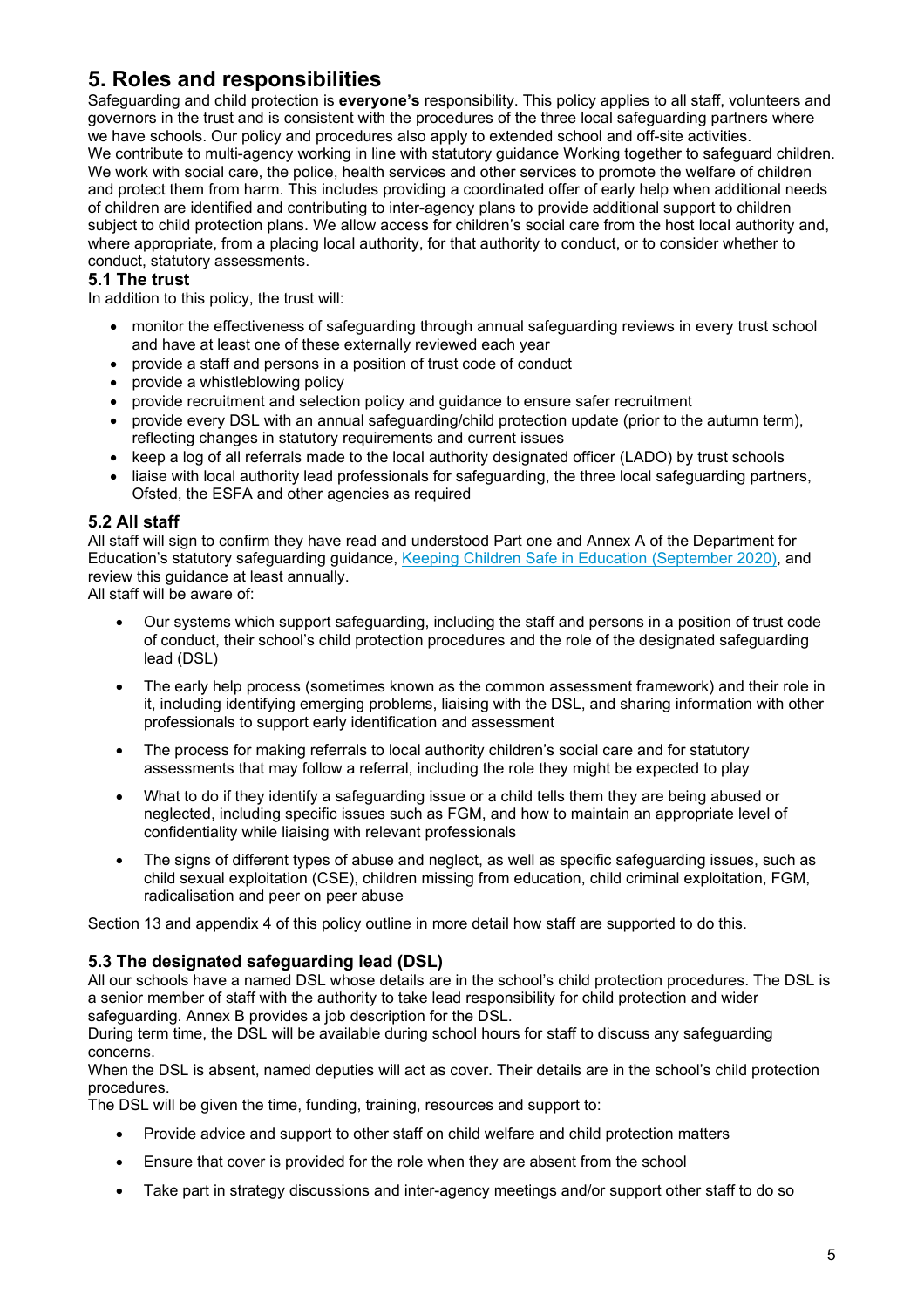- Contribute to the assessment of children
- Refer suspected cases, as appropriate, to the relevant body (local authority children's social care, Channel programme, Disclosure and Barring Service, and/or police), and support staff who make such referrals directly
- Cooperate with any requests for information from the local authority, such as training returns or annual safeguarding self-reviews, in compliance with Section 11 of the Children Act 2004
- Ensure that staff, volunteers (including governors), pupils and their parents are aware of the school's child protection procedures
- Ensure that all staff receive appropriate safeguarding/child protection training and maintain training records
- Ensure that pupils' child protection records are transferred securely and separately from the main pupil file whenever pupils transfer to a new school. In addition to the child protection file, consider if it would be appropriate to share any information with the new school or college in advance of a child leaving. For example, information that would allow the new school or college to continue supporting victims of abuse and have that support in place for when the child arrives.

The DSL will also keep the headteacher informed of any issues, and liaise with local authority case managers and designated officers for child protection concerns as appropriate. The full responsibilities of the DSL, and named deputy DSLs, are set out in their job descriptions.

#### **5.4 The designated teacher**

All our schools have a designated teacher whose details are in the school's child protection procedures. They must have appropriate training and the relevant skills and experience to work with local authorities to promote the educational achievement of registered pupils who are looked after. Under section 6 of the Children and Social Work Act 2017, they will also have responsibility for promoting the educational achievement of children who have left care through adoption, special guardianship or child arrangement orders or who were adopted from state care outside England and Wales.

A previously looked after child remains potentially vulnerable and all staff should have the skills, knowledge and understanding to keep them safe.

#### **5.5 The local governing body**

The local governing body will hold the headteacher to account for its implementation and the implementation of the school's child protection procedures.

The local governing body will appoint a named safeguarding governor to monitor the effectiveness of this policy in conjunction with the full local governing body. This is always a different person from the DSL. The relevant trust director of education will act as the 'case manager' in the event that an allegation of abuse is made against the headteacher, where appropriate (see appendix 3).

#### **5.6 The headteacher**

The headteacher is responsible for the implementation of this policy and the implementation of the school's child protection procedures, including:

- Ensuring that staff (including temporary staff) and volunteers are informed of the school's child protection procedures as part of their induction
- Communicating the school's child protection procedures to parents when their child joins the school and via the school website
- Ensuring that the DSL has appropriate time, funding, training and resources, and that there is always adequate cover if the DSL is absent
- Ensuring that all staff undertake appropriate safeguarding and child protection training and update this regularly
- Acting as the 'case manager' in the event of an allegation of abuse made against another member of staff or volunteer, where appropriate (see appendix 3)
- Ensuring the relevant staffing ratios are met, where applicable
- Making sure each child in the Early Years Foundation Stage is assigned a key person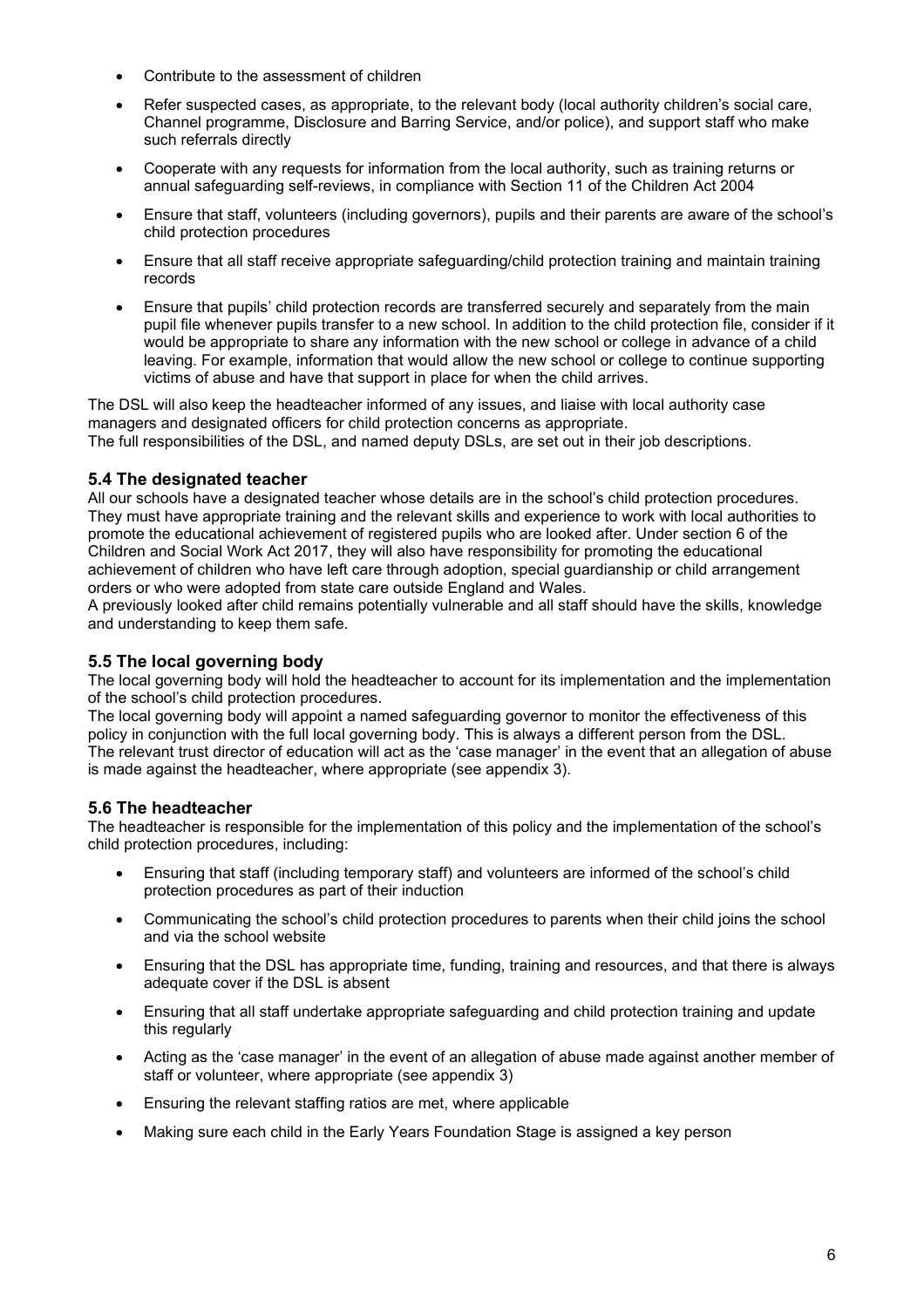# **6. Confidentiality**

- Timely information sharing is essential to effective safeguarding
- Fears about sharing information must not be allowed to stand in the way of the need to promote the welfare, and protect the safety, of children
- The Data Protection Act (DPA) 2018 and GDPR do not prevent, or limit, the sharing of information for the purposes of keeping children safe
- If staff need to share 'special category personal data', the DPA 2018 contains 'safeguarding of children and individuals at risk' as a processing condition that allows practitioners to share information without consent if it is not possible to gain consent, it cannot be reasonably expected that a practitioner gains consent, or if to gain consent would place a child at risk
- Under Schedule 3, Part 4, Paragraph 19 of the DPA 2018 schools are exempt from providing pupils' personal data where the serious harm test is met. For example, in a situation where a child is in a refuge or another form of emergency accommodation, and the serious harm test is met. Where in doubt we may seek independent legal advice.
- Staff should never promise a child that they will not tell anyone about a report of abuse, as this may not be in the child's best interests
- The government's [information sharing advice for safeguarding practitioners](https://www.gov.uk/government/publications/safeguarding-practitioners-information-sharing-advice) includes 7 'golden rules' for sharing information, and will support staff who have to make decisions about sharing information
- If staff are in any doubt about sharing information, they should speak to the designated safeguarding lead (or deputy)
- Confidentiality is also addressed in this policy with respect to record-keeping in section 12, and allegations of abuse against staff in appendix 3

## **7. Recognising abuse and taking action**

Staff, volunteers and governors must follow the procedures set out below in the event of a safeguarding issue.

#### **7.1 If a child is in immediate danger**

Make a referral to children's social care and/or the police **immediately** if a child is in immediate danger or at risk of harm. **Anyone can make a referral.** The NPCC's [When to call the police](https://www.npcc.police.uk/documents/Children%20and%20Young%20people/When%20to%20call%20the%20police%20guidance%20for%20schools%20and%20colleges.pdf) should help designated safeguarding leads understand when they should consider calling the police and what to expect when they do.

Tell the DSL (see section 5.2) immediately if you make a referral directly.

Local procedures for making a referral, as agreed with the three local safeguarding partners, are set out in each school's child protection procedures.

The following link to the GOV.UK webpage for reporting child abuse to your local council, allows you to enter your postcode and provides contact details for your local authority:

*<https://www.gov.uk/report-child-abuse-to-local-council>*

#### **7.2 If a child makes a disclosure to you**

If a child discloses a safeguarding issue to you, you should:

- Listen to and believe them. Allow them time to talk freely and do not ask leading questions
- Stay calm and do not show that you are shocked or upset
- Tell the child they have done the right thing in telling you. Do not tell them they should have told you sooner
- Explain what will happen next and that you will have to pass this information on. Do not promise to keep it a secret
- Write up your conversation as soon as possible in the child's own words. Stick to the facts, and do not put your own judgement on it. The trust has a recording form for safeguarding concerns, the school's child protection procedures will say where these can be found. Alternatively, concerns may be recorded in CPOMS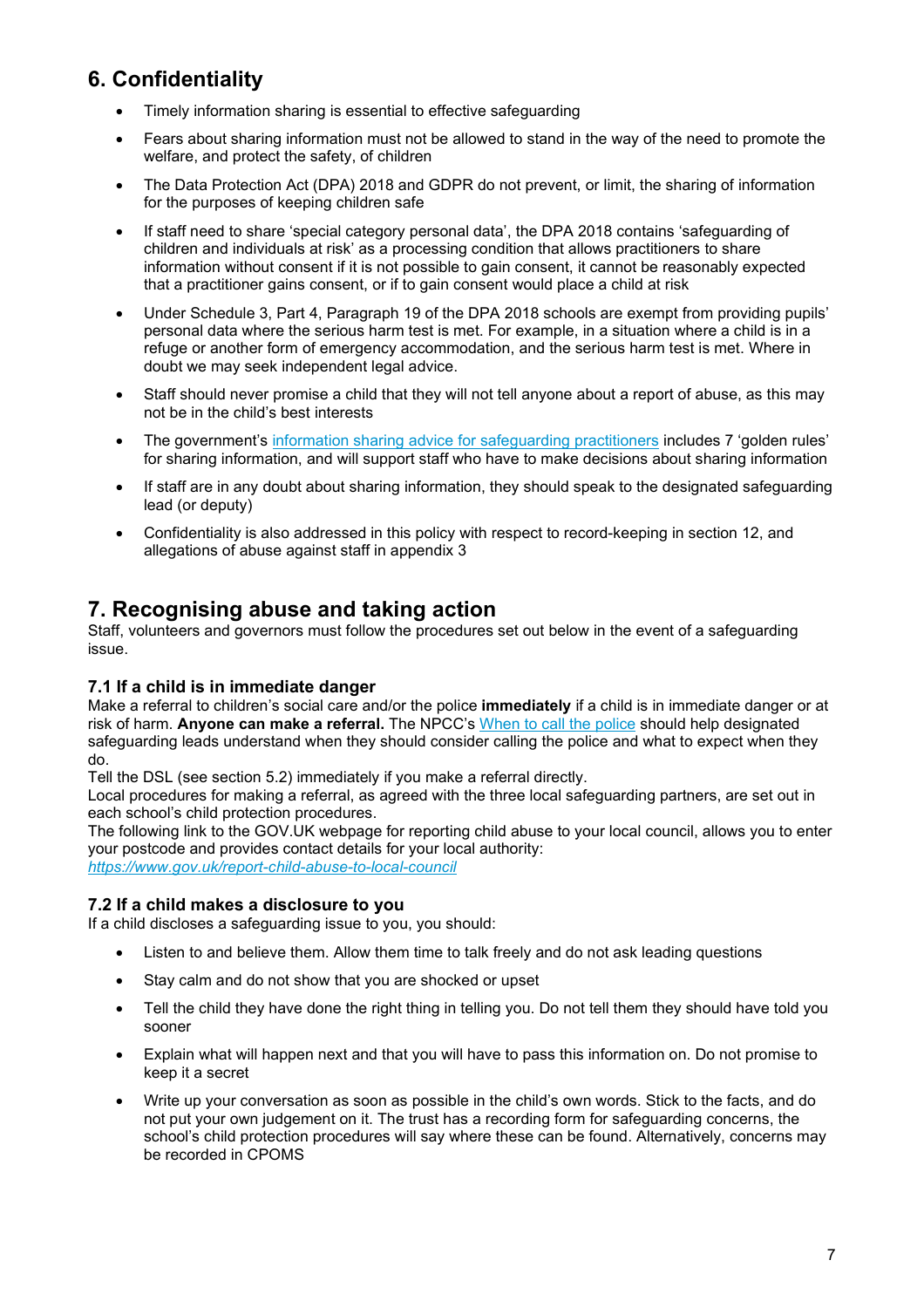• Sign and date the write-up and pass it on to the DSL or record it in CPOMS without delay. Alternatively, if appropriate, make a referral to children's social care and/or the police directly (see 7.1), and tell the DSL immediately that you have done so

#### **7.3 If you discover that FGM has taken place or a pupil is at risk of FGM**

The Department for Education's Keeping Children Safe in Education (September 2020) explains that FGM comprises "all procedures involving partial or total removal of the external female genitalia, or other injury to the female genital organs".

FGM is illegal in the UK and a form of child abuse with long-lasting, harmful consequences. It is also known as 'female genital cutting', 'circumcision' or 'initiation'.

Possible indicators that a pupil has already been subjected to FGM, and factors that suggest a pupil may be at risk, are set out in appendix 4.

All staff should speak to the DSL and follow local safeguarding procedures with regard to any concerns about FGM. There is a specific **legal duty on teachers**. If a teacher, in the course of their work in the profession, discovers that an act of FGM appears to have been carried out on a girl under the age of 18, the teacher must report this to the police. This is a statutory duty, and teachers will face disciplinary sanctions for failing to meet it.

The duty above does not apply in cases where a pupil is *at risk* of FGM or FGM is suspected but is not known to have been carried out. Staff should not examine pupils.

#### **7.4 If you have concerns about a child (as opposed to a child being in immediate danger)**

Figure 1 illustrates the procedure to follow if you have concerns about a child's welfare and the child is not in immediate danger.

Where possible, speak to the DSL first to agree a course of action. Alternatively, make a referral to local authority children's social care directly (see 'Referral' below). Sources of advice before making a referral to the local authority are in each school's child protection procedures.

You can also contact the charity NSPCC on 0808 800 5000 if you need advice on the appropriate action.

#### **Early help**

Any child may benefit from early help, but all staff should be particularly alert to the potential need for early help for a child who:

- is disabled and has specific additional needs;
- has special educational needs (whether or not they have a statutory education, health and care plan);
- is a voung carer:
- is showing signs of being drawn in to anti-social or criminal behaviour, including gang involvement and association with organised crime groups;
- is frequently missing/goes missing from care or from home;
- is misusing drugs or alcohol themselves;
- is at risk of modern slavery, trafficking or exploitation;
- is in a family circumstance presenting challenges for the child, such as substance abuse, adult mental health problems or domestic abuse;
- has returned home to their family from care;
- is showing early signs of abuse and/or neglect;
- is at risk of being radicalised or exploited;
- is a privately fostered child.

If early help is appropriate, the DSL will support you in liaising with other agencies and setting up an interagency assessment as appropriate.

The DSL will keep the case under constant review and will consider a referral to local authority children's social care if the situation does not seem to be improving. Timelines of interventions will be monitored and reviewed.

#### **Referral**

If it is appropriate to refer the case to local authority children's social care or the police, the DSL will make the referral or support you to do so.

If you make a referral directly (see section 7.1), you must tell the DSL immediately.

The DSL may seek external advice before making a referral (each school's child protection procedures include details of local sources of advice). However, this should not delay the referral. The DSL makes the referral according to the locally agreed timescales and procedures (details are in each school's child protection procedures). The referral will note all previous intervention by the school with the child, any relevant history relating to the child, their siblings or the family. The DSL shares information with other relevant professionals, recording reasons for sharing information and ensuring that they are aware of what action the other professionals will take as a result of information shared. The DSL informs parents that they have made a referral, if the parent does not already know, and if there is no reason not to let them know. The local authority may suggest delaying informing the parent in cases of suspected physical or sexual abuse, or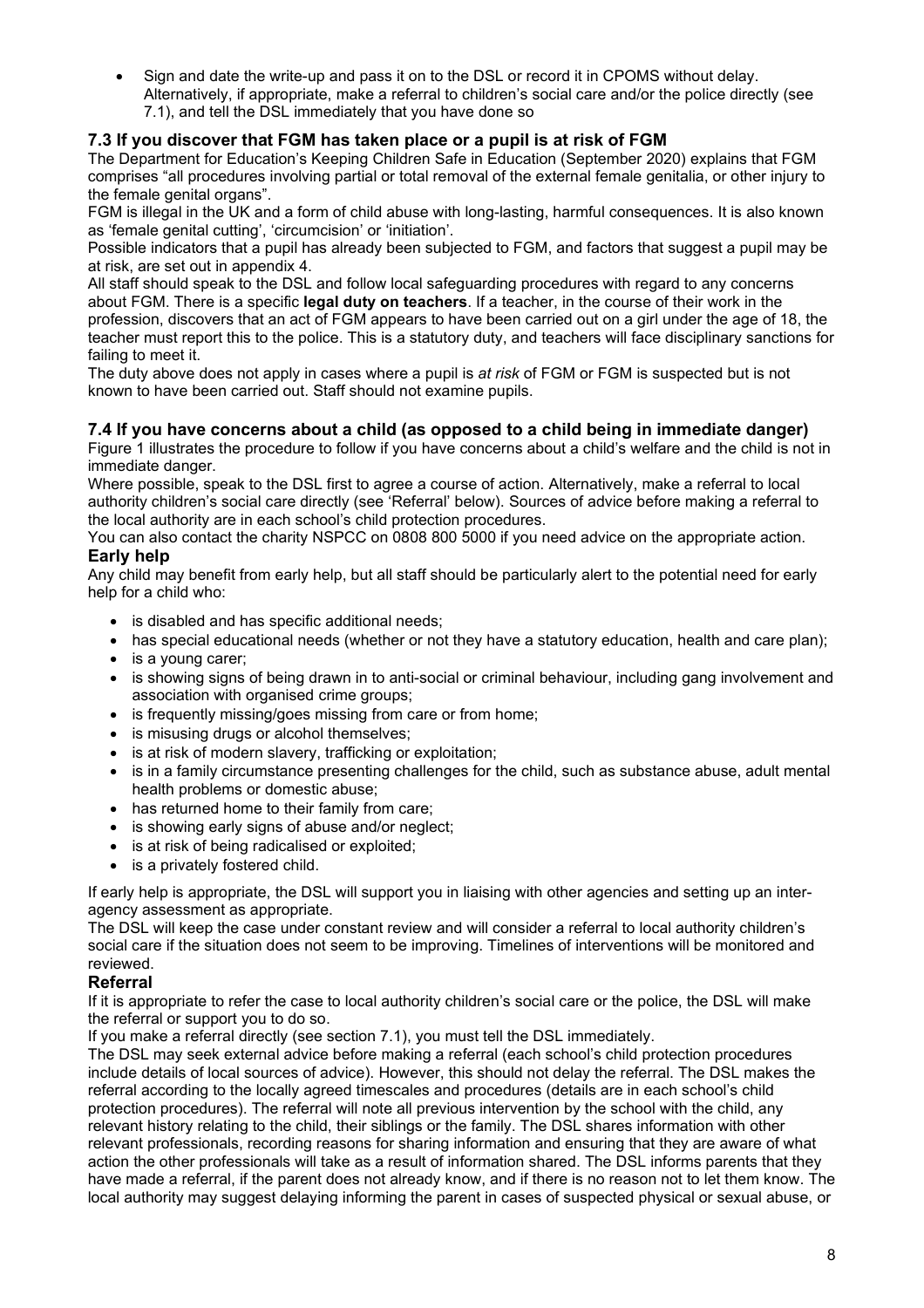where informing the parent might put the child at further risk, to prevent the child being harmed or intimidated (and retracting their disclosure) or in cases of suspected Fabricated or Induced Illness by proxy. The DSL remains in close communication with other professionals around the child/family, in order to share any updates. If a child protection investigation is pursued, the DSL and other key school staff will:

- Work closely and collaboratively with all professionals involved in the investigation, to keep the child safe
- Attend a child protection conference when invited and provide updated information about the child
- Attend any subsequent child protection review conferences.
- Attend core group meetings and take an active role in the implementation of the protection plan

The local authority will make a decision within one working day of a referral about what course of action to take and will let the person who made the referral know the outcome. The DSL or person who made the referral must follow up with the local authority if this information is not made available, and ensure outcomes are properly recorded.

If the child's situation does not seem to be improving after the referral, the DSL or person who made the referral must contact the local authority and make sure the case is reconsidered to ensure the concerns have been addressed and the child's situation improves.

#### **7.5 If you have concerns about extremism**

If a child is not at immediate risk of harm, where possible, speak to the DSL first to agree a course of action. Alternatively, make a referral to local authority children's social care directly if appropriate (see 'Referral' above).

Where there is a concern, the DSL will consider the level of risk and decide which agency to make a referral to. This could include [Channel,](https://www.gov.uk/government/publications/channel-guidance) the government's programme for identifying and supporting individuals at risk of being drawn into terrorism, or the local authority children's social care team.

The Department for Education also has a dedicated telephone helpline, 020 7340 7264, that school staff and governors can call to raise concerns about extremism with respect to a pupil. You can also email [counter.extremism@education.gov.uk.](mailto:counter.extremism@education.gov.uk) Note that this is not for use in emergency situations.

In an emergency, call 999 or the confidential anti-terrorist hotline on 0800 789 321 if you:

- Think someone is in immediate danger
- Think someone may be planning to travel to join an extremist group
- See or hear something that may be terrorist-related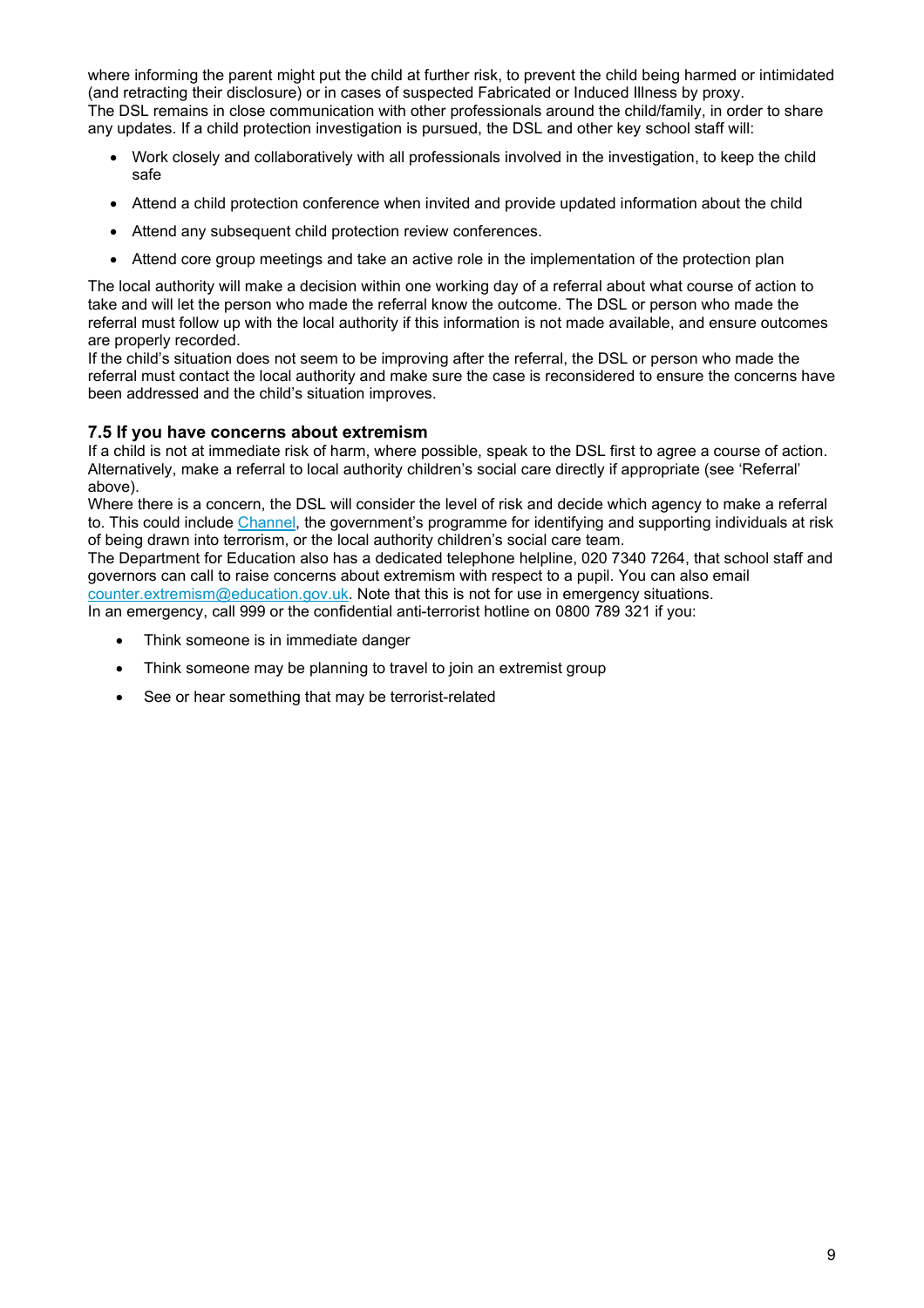

## Actions where there are concerns about a child

- (1) In cases which also involve an allegation of abuse against a staff member, see appendix 3
- (2) Early help means providing support as soon as a problem emerges at any point in a child's life. Where a child would benefit from co-ordinated early help, an early help inter-agency assessment should be arranged. Chapter one of [Working together to safeguard children](https://www.gov.uk/government/publications/working-together-to-safeguard-children--2) provides detailed guidance on the early help process
- (3) Referrals should follow the local authority's referral process. See chapter one of [Working together to](https://www.gov.uk/government/publications/working-together-to-safeguard-children--2)  [safeguard children](https://www.gov.uk/government/publications/working-together-to-safeguard-children--2)
- (4) Under the Children Act 1989, local authorities are required to provide services for children in need for the purposes of safeguarding and promoting their welfare. This can include section 17 assessments of children in need and section 47 assessments of children at risk of significant harm. Full details are in chapter one of [Working together to safeguard children](https://www.gov.uk/government/publications/working-together-to-safeguard-children--2)
- (5) This could include applying for an Emergency Protection Order (EPO)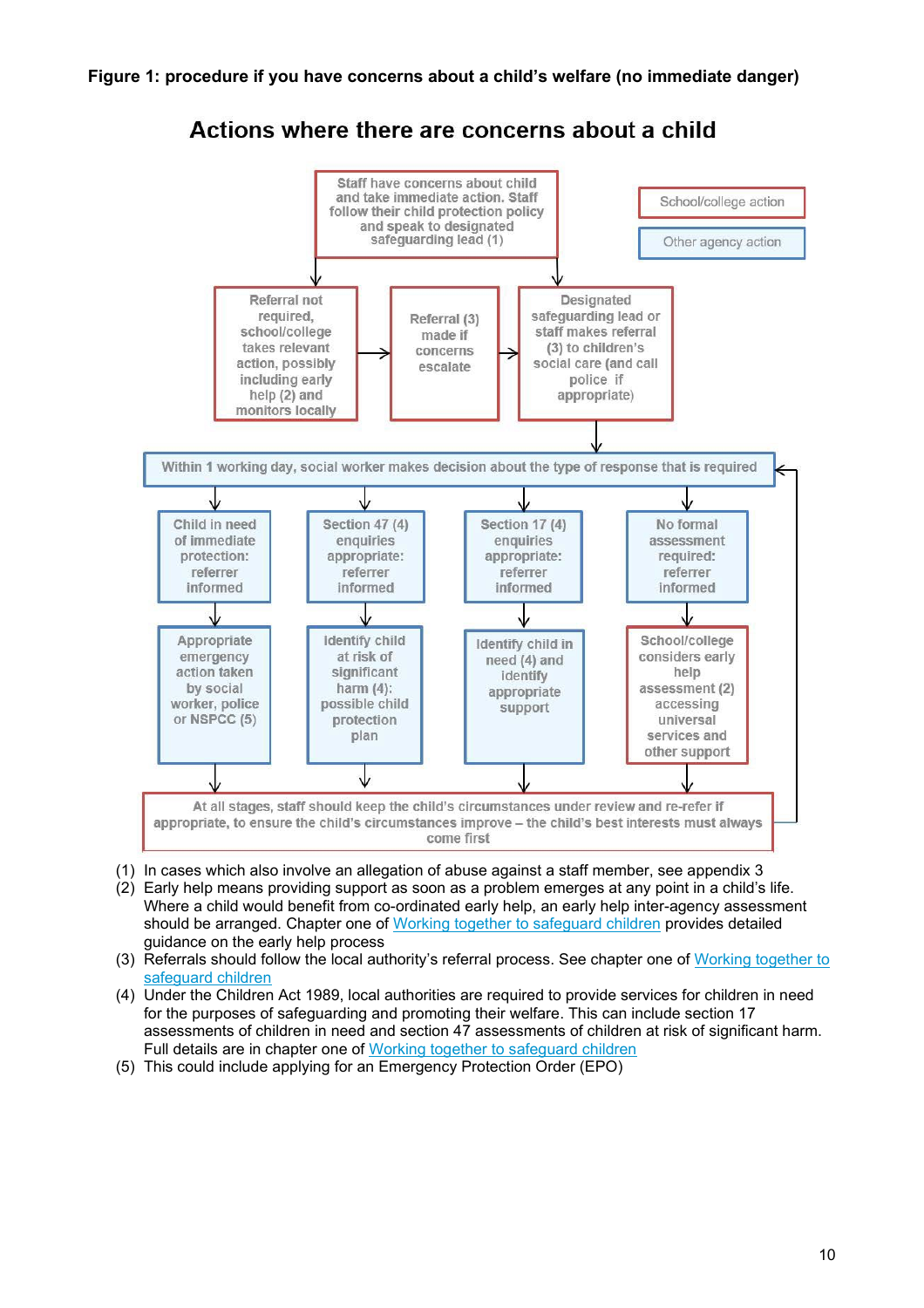#### **7.6 Concerns about a staff member or volunteer**

If you have concerns about a member of staff (including supply staff) or volunteer at a school, speak to the headteacher. If you have concerns about the headteacher (or a relative of the headteacher working at the school), speak to the relevant trust director of education. Details of the headteacher and director of education will be in the school's child protection procedures.

The headteacher/director of education will then follow the procedures set out in appendix 3, if appropriate. Where appropriate, schools with Early Years provision will inform Ofsted of the allegation and actions taken, within the necessary timescale (see appendix 3 for more detail).

If you have concerns about a member of the trust's central team, speak to the chief executive officer. If you have concerns about the chief executive officer, speak to the chair of the board of trustees. They will then follow the procedures set out in appendix 3, if appropriate.

#### **7.7 Allegations of abuse made against other pupils**

All staff should be aware that safeguarding issues can manifest themselves via peer on peer abuse. This is most likely to include, but may not be limited to:

- Bullying (including cyberbullying);
- Physical abuse such as hitting, kicking, shaking, biting, hair pulling or otherwise causing physical harm;
- [Sexual violence and sexual](https://www.gov.uk/government/publications/sexual-violence-and-sexual-harassment-between-children-in-schools-and-colleges) harassment (see appendix 4 and Sexual violence and sexual [harassment between children in schools and colleges\)](https://www.gov.uk/government/publications/sexual-violence-and-sexual-harassment-between-children-in-schools-and-colleges);
- 'Upskirting' which is where someone takes a picture under a person's clothing (not necessarily a skirt) without their permission and or knowledge, with the intention of viewing their genitals or buttocks (with or without underwear) to obtain sexual gratification, or cause the victim humiliation, distress or alarm. It is a criminal offence. Anyone of any gender, can be a victim. The Voyeurism (Offences) Act, which is commonly known as the Upskirting Act, came into force on 12 April 2019;
- Sexting (also known as youth produced sexual imagery); and
- Initiation/hazing type violence and rituals

Abuse will never be tolerated or passed off as "banter", "just having a laugh" or "part of growing up". Most cases of pupils hurting other pupils will be dealt with under the school's behaviour policy, but this safeguarding policy and the school's child protection procedures will apply to any allegations that raise safeguarding concerns. This might include where the alleged behaviour:

- Is serious, and potentially a criminal offence
- Could put pupils at risk
- Involves pupils being forced to use drugs or alcohol
- Involves sexual exploitation or sexual abuse, such as indecent exposure, sexual assault, or sexually inappropriate pictures or videos

If a pupil makes an allegation of abuse against another pupil:

- You must tell the DSL immediately and record the allegation, but do not investigate it
- The DSL will contact the local authority children's social care team and follow its advice, as well as the police if the allegation involves a potential criminal offence
- Whenever sexual violence has occurred or is disclosed the DSL will ensure that both the "victim(s)" and the "perpetrator(s)" are formally referred to children's social care. This will be in addition to reporting the matter to the Police. Sexual violence includes rape, assault by penetration and sexual assault. Children under 10 are below the age of criminal responsibility. Therefore, if they engage in peer on peer abuse it is referred to as harmful sexualised behaviour rather than sexual assault. However, this should not deter schools from taking it seriously and formally referring both the "victim(s)" and the "perpetrators(s)" to children's social care.
- The DSL will record a risk assessment and support and protection plan for all children involved the victim(s), the child(ren) against whom the allegation has been made and any other child affected  $$ with a named adult they can talk to if needed (the choice of any such adult should be the child's)
- The DSL will contact the children and adolescent mental health services (CAMHS), if appropriate

We will minimise the risk of peer-on-peer abuse by:

• Challenging any form of derogatory or sexualised language or behaviour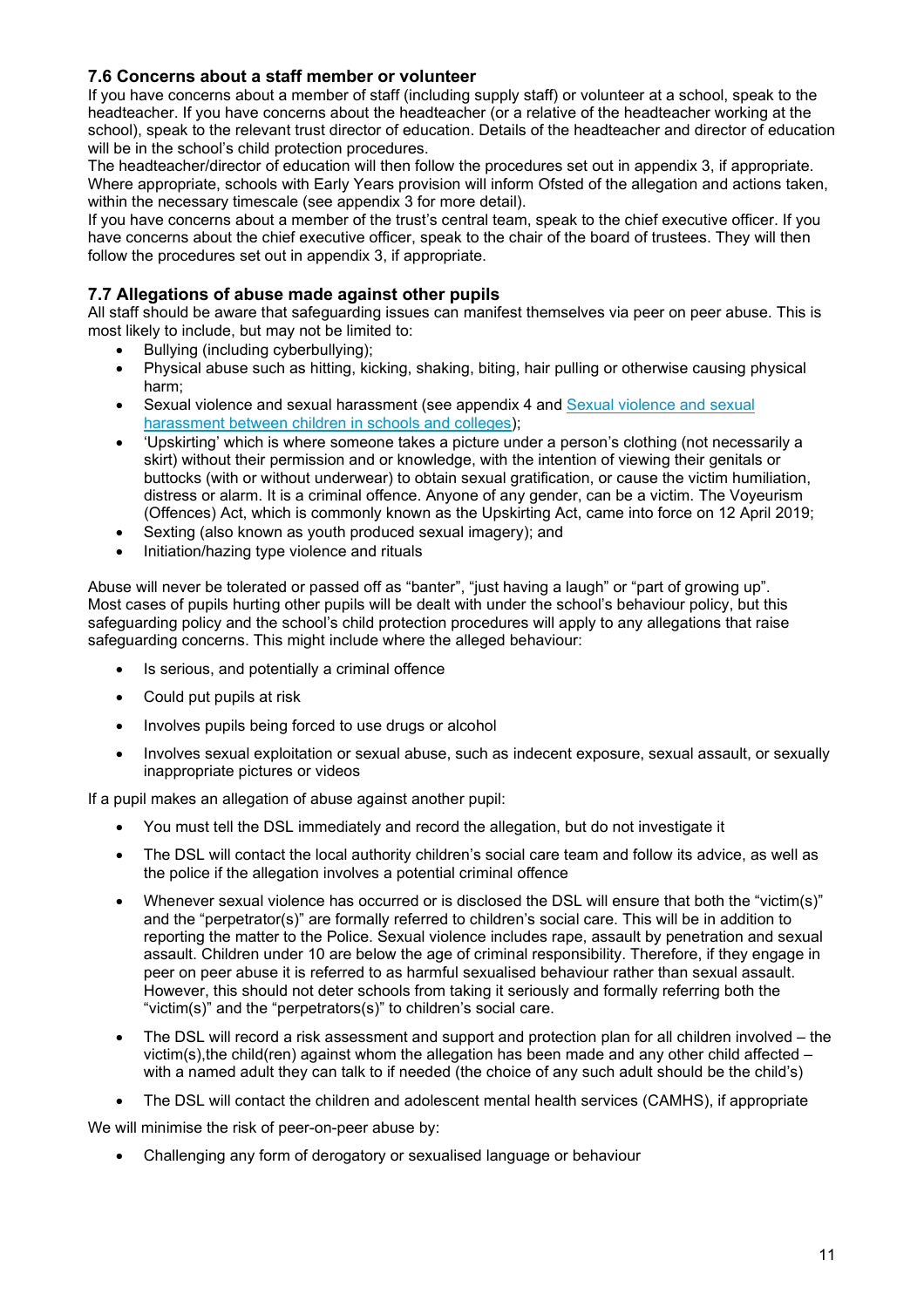- Being vigilant to issues that particularly affect different genders for example, sexualised or aggressive touching or grabbing towards female pupils, and initiation or hazing type violence with respect to boys
- Ensuring our curriculum helps to educate pupils about appropriate behaviour and consent
- Ensuring pupils know they can talk to staff confidentially
- Ensuring staff are trained to understand that a pupil harming a peer could be a sign that the child is being abused themselves, and that this would fall under the scope of this policy

#### **7.8 The use of 'reasonable force'**

There are circumstances where it is appropriate for staff in schools to use reasonable force to safeguard children and young people. The term 'reasonable force' covers the broad range of actions used by staff that involve a degree of physical contact to control or restrain children. This can range from guiding a child to safety by the arm, to more extreme circumstances such as breaking up a fight or where a young person needs to be restrained to prevent violence or injury. 'Reasonable' in these circumstances means 'using no more force than is needed.' The use of force may involve either passive physical contact, such as standing between pupils or blocking a pupil's path, or active physical contact such as leading a pupil by the arm out of the classroom.

#### **7.9 Contextual safeguarding**

All staff should be aware that safeguarding incidents and/or behaviours can be associated with factors outside the school or college and/or can occur between children outside of these environments. All staff, but especially the designated safeguarding lead (and deputies) should consider whether children are at risk of abuse or exploitation in situations outside their families. Extra-familial harms take a variety of different forms and children can be vulnerable to multiple harms including (but not limited to) sexual exploitation, criminal exploitation, and serious youth violence.

#### **7.10 Child Sexual Exploitation (CSE) and Child Criminal Exploitation (CCE)**

Both CSE and CCE are forms of abuse and both occur where an individual or group takes advantage of an imbalance in power to coerce, manipulate or deceive a child into sexual or criminal activity. Whilst age may be the most obvious, this power imbalance can also be due to a range of other factors including gender, sexual identity, cognitive ability, physical strength, status, and access to economic or other resources. In some cases, the abuse will be in exchange for something the victim needs or wants and/or will be to the financial benefit or other advantage (such as increased status) of the perpetrator or facilitator. The abuse can be perpetrated by individuals or groups, males or females, and children or adults. The abuse can be a oneoff occurrence or a series of incidents over time, and range from opportunistic to complex organised abuse. It can involve force and/or enticement-based methods of compliance and may, or may not, be accompanied by violence or threats of violence. Victims can be exploited even when activity appears consensual and it should be noted exploitation as well as being physical can be facilitated and/or take place online. More information including definitions and indicators are included in Annex A of Keeping Children Safe in Education (September 2020)

#### **7.11 Serious violence**

All staff should be aware of indicators, which may signal that children are at risk from, or are involved with serious violent crime. These may include increased absence from school, a change in friendships or relationships with older individuals or groups, a significant decline in performance, signs of self-harm or a significant change in wellbeing, or signs of assault or unexplained injuries. Unexplained gifts or new possessions could also indicate that children have been approached by, or are involved with, individuals associated with criminal networks or gangs. All staff should be aware of the associated risks and understand the measures in place to manage these. Advice for schools is provided in the Home Office's Preventing [youth violence and gang involvement](https://www.gov.uk/government/publications/advice-to-schools-and-colleges-on-gangs-and-youth-violence) and its [Criminal exploitation of children and vulnerable adults: county](https://www.gov.uk/government/publications/criminal-exploitation-of-children-and-vulnerable-adults-county-lines)  lines quidance

The DSL will ensure that formal referrals are made to children's social care for any pupils about whom there are CCE concerns or who are at risk from or involved with serious violent crime.

#### **7.12 Mental health**

Schools have an important role to play in supporting the mental health and wellbeing of their pupils. All staff should be aware that mental health problems can, in some cases, be an indicator that a child has suffered or is at risk of suffering abuse, neglect or exploitation.

Only appropriately trained professionals should attempt to make a diagnosis of a mental health problem. Staff however, are well placed to observe children day-to-day and identify those whose behaviour suggests that they may be experiencing a mental health problem or be at risk of developing one.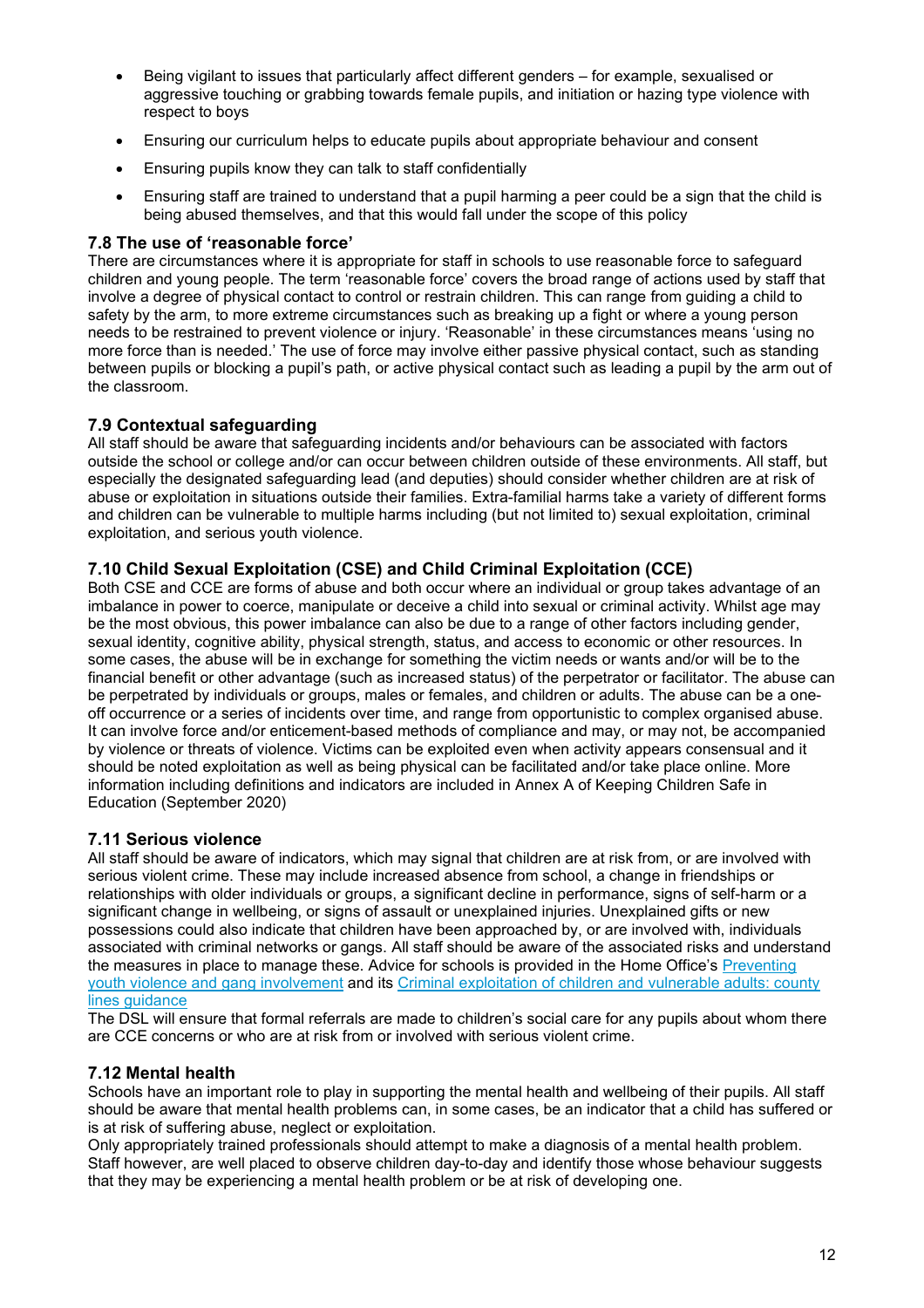Where children have suffered abuse and neglect, or other potentially traumatic adverse childhood experiences, this can have a lasting impact throughout childhood, adolescence and into adulthood. It is key that staff are aware of how these children's experiences, can impact on their mental health, behaviour and education.

If staff have a mental health concern about a child that is also a safeguarding concern, immediate action should be taken, following the school's child protection procedures and speaking to the designated safeguarding lead or a deputy.

The Department for Education has published advice and guidance on [Preventing and Tackling Bullying,](https://assets.publishing.service.gov.uk/government/uploads/system/uploads/attachment_data/file/623895/Preventing_and_tackling_bullying_advice.pdf) and [Mental Health and Behaviour in Schools.](https://www.gov.uk/government/publications/mental-health-and-behaviour-in-schools--2) In addition, Public Health England has produced a range of resources to support secondary school teachers to promote positive health, wellbeing and resilience among young people including its guidance [Promoting children and young people's emotional health and wellbeing.](https://www.gov.uk/government/publications/promoting-children-and-young-peoples-emotional-health-and-wellbeing) Its resources include social media, forming positive relationships, smoking and alcohol. See [Rise Above](https://campaignresources.phe.gov.uk/schools/topics/rise-above/overview) for links to all materials and lesson plans.

#### **7.13 Children who need a social worker (Child in Need and Child Protection Plans)**

Children may need a social worker due to safeguarding or welfare needs. Children may need this help due to abuse, neglect and complex family circumstances. A child's experiences of adversity and trauma can leave them vulnerable to further harm, as well as educationally disadvantaged in facing barriers to attendance, learning, behaviour and mental health.

Local authorities should share the fact a child has a social worker, and the designated safeguarding lead should hold and use this information so that decisions can be made in the best interests of the child's safety, welfare and educational outcomes. This should be considered as a matter of routine.

Where children need a social worker, this should inform decisions about safeguarding (for example, responding to unauthorised absence or missing education where there are known safeguarding risks) and about promoting welfare (for example, considering the provision of pastoral and/or academic support, alongside action by statutory services).

## **8. Notifying parents**

Where appropriate, we will discuss any concerns about a child with the child's parents. The DSL will normally do this in the event of a suspicion or disclosure.

Other staff will only talk to parents about any such concerns following consultation with the DSL. If we believe that notifying the parents would increase the risk to the child, we will discuss this with the local authority children's social care team before doing so.

In the case of allegations of abuse made against other children, we will normally notify the parents of all the children involved.

## **9. Pupils with special educational needs and disabilities**

We recognise that pupils with special educational needs (SEN) and disabilities can face additional safeguarding challenges. Additional barriers can exist when recognising abuse and neglect in this group, including:

- Assumptions that indicators of possible abuse such as behaviour, mood and injury relate to the child's disability without further exploration
- Pupils being more prone to peer group isolation than other pupils
- The potential for pupils with SEN and disabilities being disproportionally impacted by behaviours such as bullying, without outwardly showing any signs
- Communication barriers and difficulties in overcoming these barriers

## **10. Mobile phones and cameras**

Staff will not use personal mobile phones and laptops/tablets, or school equipment for personal use, in front of pupils, except in case of emergency.

Whenever possible, images of pupils will be recorded on equipment provided by the trust (e.g. a school camera or iPad). However, if, in exceptional circumstances, personal equipment is used to record these images, staff will be mindful that they must be able to justify images of pupils in their possession. Staff will take care when recording images that pupils are appropriately dressed and are not participating in activities that might bring the individuals or the trust into disrepute. Staff will delete such images, from both the device and any cloud storage, as soon as they have been downloaded to the school's network. Any personal devices used must not be set to automatically upload images to any shared platforms, e.g. Family Sharing.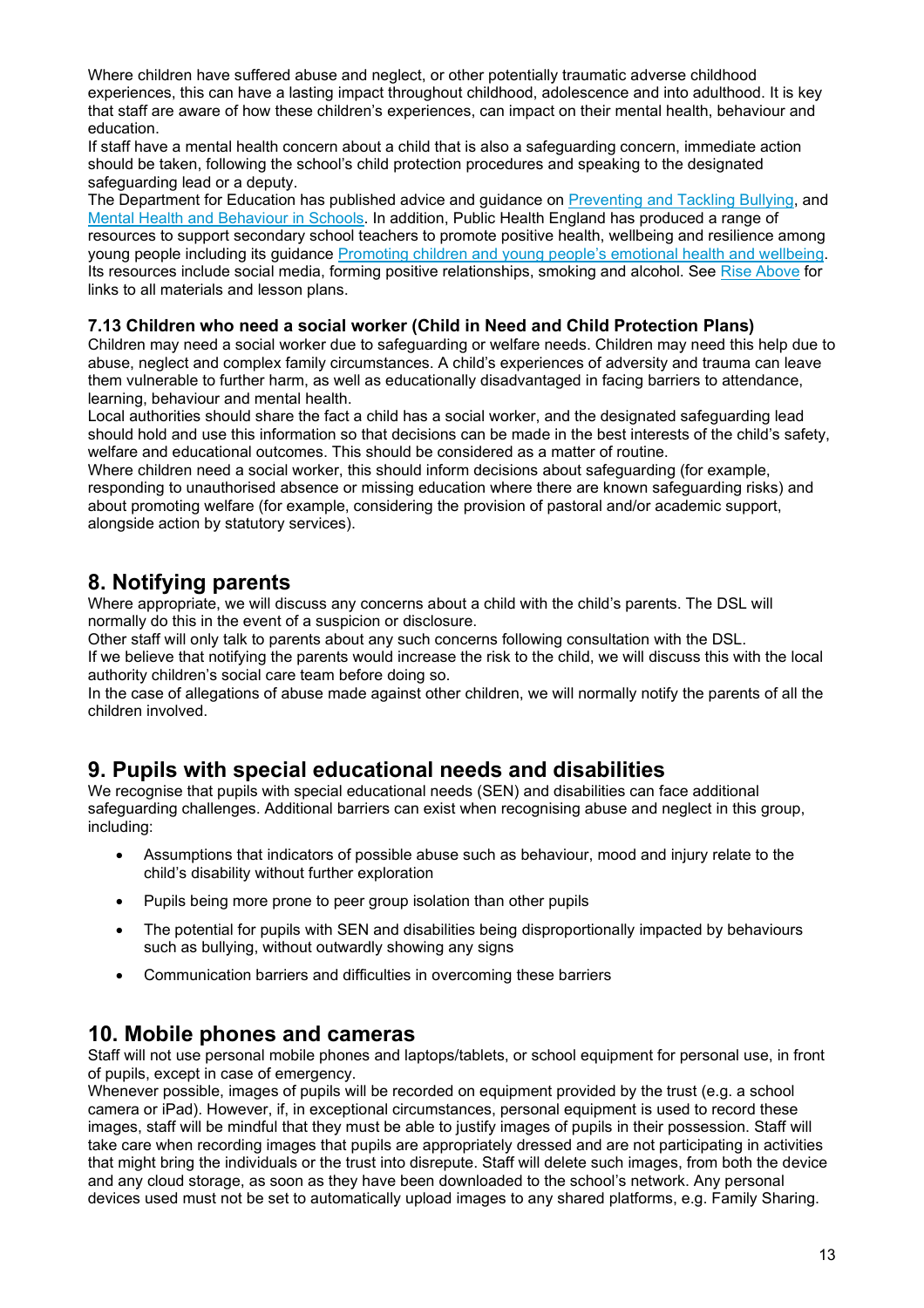Images of pupils must be downloaded from designated school devices as soon as possible and the images deleted from the device.

We will follow the Data Protection Act 2018 when taking and storing photos and recordings for use in the trust. Please also refer to the trust's combined data protection and freedom of information policy.

## **11. Complaints and concerns about safeguarding practices**

#### **11.1 Complaints against staff**

Complaints against staff that are likely to require a child protection investigation will be handled in accordance with our procedures for dealing with allegations of abuse made against staff (see appendix 3).

#### **11.2 Other complaints**

Please refer to our complaints policy.

#### **11.3 Whistleblowing**

Please refer to our whistleblowing policy.

## **12. Record-keeping**

All safeguarding concerns, discussions, decisions made and the reasons for those decisions, must be recorded. If you are in any doubt about whether to record something, discuss it with the DSL. Non-confidential records will be easily accessible and available. Confidential information and records will be held securely and only available to those who have a right or professional need to see them. When a child for whom there is a child protection record leaves one of our schools, the DSL will inform the relevant social worker and send the child protection records to the receiving institution immediately. These will be transferred separately from the main pupil file, by secure transit and confirmation of receipt will be obtained and retained. Receiving schools should ensure key staff such as DSLs and SENCos are aware as required. In addition to the child protection file, the DSL should also consider if it would be appropriate to share any information with the new school or college in advance of a child leaving. For example, information that would allow the new school or college to continue supporting victims of abuse and have that support in place for when the child arrives.

If the name of the receiving institution is not known, the DSL will notify the child's social worker as a matter of urgency as soon as the child leaves or appears to be missing. In these circumstances, the child protection records will remain at the school until the child is known to have registered elsewhere.

If a child leaves one of our schools to be electively home educated (EHE), their child protection records will remain at the school until the child is known to have registered elsewhere. If a child joins one of our schools following a period of EHE, the DSL will contact the DSL at their last known school to establish whether there are any child protection records and request that they be sent to the new school without delay. CPOMS will alert the new school if any previous record exists. However, the previous school has to release the record. When a child joins one of our schools and records from the previous institution indicate they have a child protection plan, the DSL will notify the local authority children's social care service immediately. When a child who is known to have child protection records joins one of our schools and no child protection

records have been received from the previous school, the DSL will contact the DSL at that institution to request the records be sent immediately. This request will be confirmed in writing and repeated if necessary. If they remain unavailable, the school will inform the Education Welfare Service.

In addition:

- Please refer to our records retention policy
- Appendix 2 sets out our policy on record-keeping specifically with respect to recruitment and preemployment checks
- Appendix 3 sets out our policy on record-keeping with respect to allegations of abuse made against staff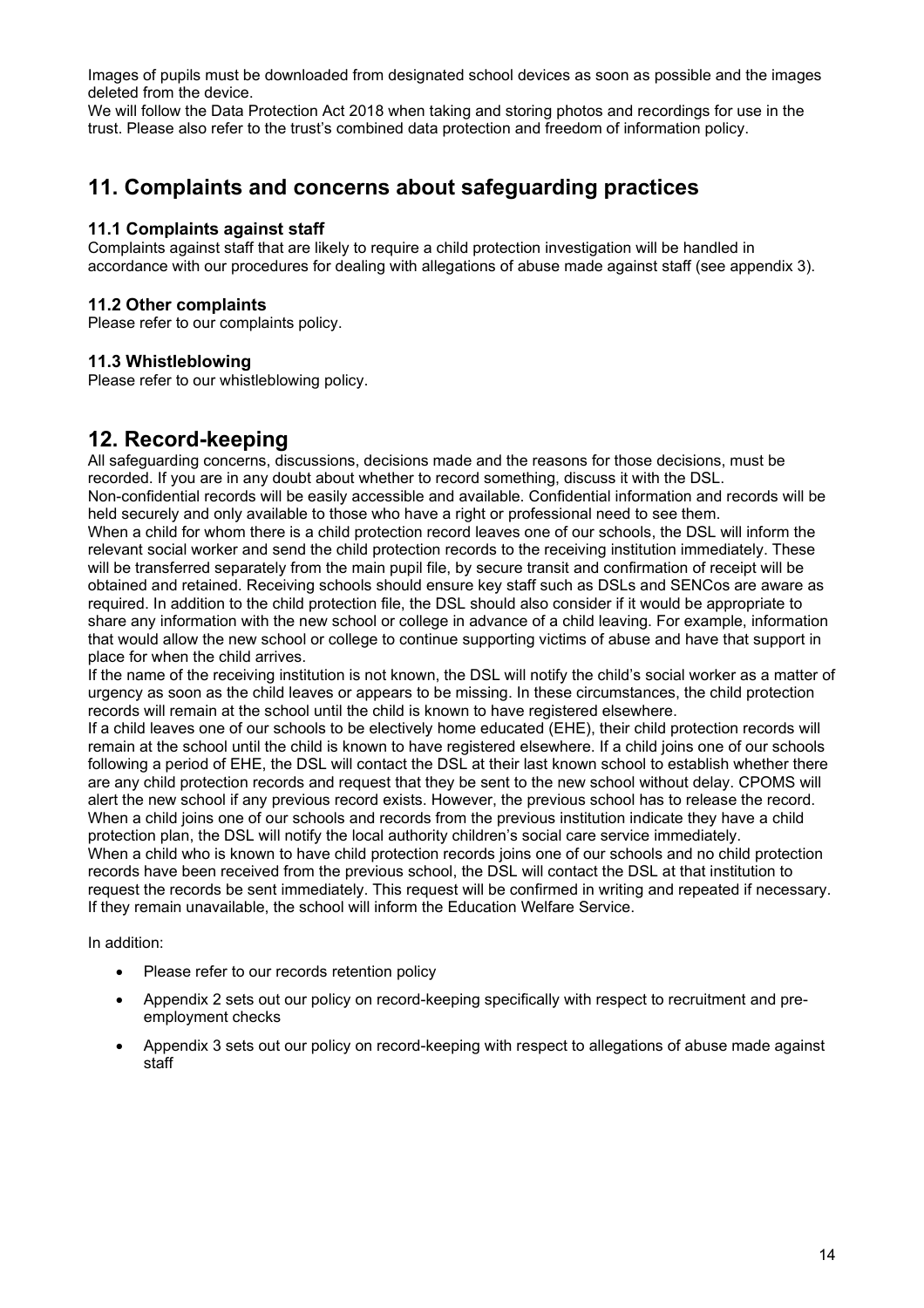## **13. Training**

The trusts safeguarding/child protection training framework is set out in the following table:

| <b>Recruitment:</b><br>New staff/<br>volunteers/supply                                                                                          | Induction:<br><b>New</b><br>staff/volunteers/supply/governors                                                                                                                                                                   | <b>Contractors</b>                                                                                                                                   | Safeguarding/child<br>protection training for<br>existing staff/volunteers                                                                                                                                                                       | <b>Governors</b>                                                                                                                                      | <b>DSLs and</b><br>deputies/alternates                                                                                                                     |
|-------------------------------------------------------------------------------------------------------------------------------------------------|---------------------------------------------------------------------------------------------------------------------------------------------------------------------------------------------------------------------------------|------------------------------------------------------------------------------------------------------------------------------------------------------|--------------------------------------------------------------------------------------------------------------------------------------------------------------------------------------------------------------------------------------------------|-------------------------------------------------------------------------------------------------------------------------------------------------------|------------------------------------------------------------------------------------------------------------------------------------------------------------|
| As part of recruitment<br>all staff and<br>volunteers MUST<br>have<br>safeguarding/child<br>protection training.                                | Safeguarding induction packs<br>containing:<br>KCSIE (September 2020) Part<br>$\bullet$<br>one and Annex A [and Part two<br>for SLT roles]<br>Code of conduct<br>$\bullet$                                                      | Contractors<br>arriving in school<br>will all receive<br>the school's<br>child protection<br>procedures.<br>This will be                             | <b>Staff MUST have</b><br>safeguarding/child protection<br>training every three years.<br>Acceptable training:<br>NSPCC or training endorsed by<br>the three local safeguarding                                                                  | All governors<br>must access<br>safeguarding/child<br>protection<br>training, that<br>includes online<br>safety, specifically                         | <b>DSLs and</b><br>deputies/alternates<br>will complete DSL<br>training (endorsed by<br>the three local<br>safeguarding<br>partners) every two             |
| This MUST be<br>completed before<br>their start date.                                                                                           | Child protection procedures<br>$\bullet$<br>Behaviour policy<br>$\bullet$<br>Safeguarding policy<br>$\bullet$                                                                                                                   | signed for by the<br>individual<br>contractor.                                                                                                       | partners<br>The trust will monitor all staff<br>have been trained on a three-<br>year cycle from their start date.<br>In addition, the trust will provide                                                                                        | for governors,<br>within the first<br>year of their term<br>of office and<br>every three years<br>after that. A                                       | years.<br><b>DSLs will attend</b><br>training for trainers as<br>required by the three<br>local safeguarding<br>partners, and multi-                       |
| Accepted training:<br><b>NSPCC child</b><br>protection in schools<br>- online course<br>within the last<br>academic year]<br>Safeguarding/child | will be provided to all new staff and<br>volunteers on their first day.<br>The DSL will explain the child<br>protection procedures within the school<br>and Part one of Keeping Children Safe<br>in Education (September 2020). | <b>Before</b><br>commissioning<br>contractors, a<br>company<br>statement must<br>be gathered<br>confirming all<br>relevant checks<br>have been fully | each DSL with annual<br>safeguarding/child protection<br>updates each August, in<br>preparation for the September<br>term. The updates will reflect<br>changes within statutory<br>requirements, locally agreed<br>protocols and current issues. | record of this<br>must be kept<br>within the school.<br>This will be<br>monitored by the<br>trust as part of the<br>annual<br>safeguarding<br>review. | agency training every<br>three years<br>All DSLs and<br>deputies/alternates<br>will keep themselves<br>up to date with<br>emerging<br>safeguarding issues. |
| protection training<br>endorsed by the three<br>local safeguarding<br>partners [within the<br>last academic year]                               | School will record the induction has<br>been completed and signed off by DSL<br>and new staff/volunteer.                                                                                                                        | completed, with<br>dates, and the<br>company must<br>provide its<br>safeguarding<br>policy                                                           | DSLs MUST deliver the updates<br>to all staff/volunteers at their<br>school and keep a register of<br>who attended within the school.<br>The trust will monitor this as part                                                                     | Trust employees<br>who sit on local<br>governing bodies<br>are not required<br>to undertake<br>further                                                | Evidence of this will<br>be monitored during<br>the annual<br>safeguarding review.                                                                         |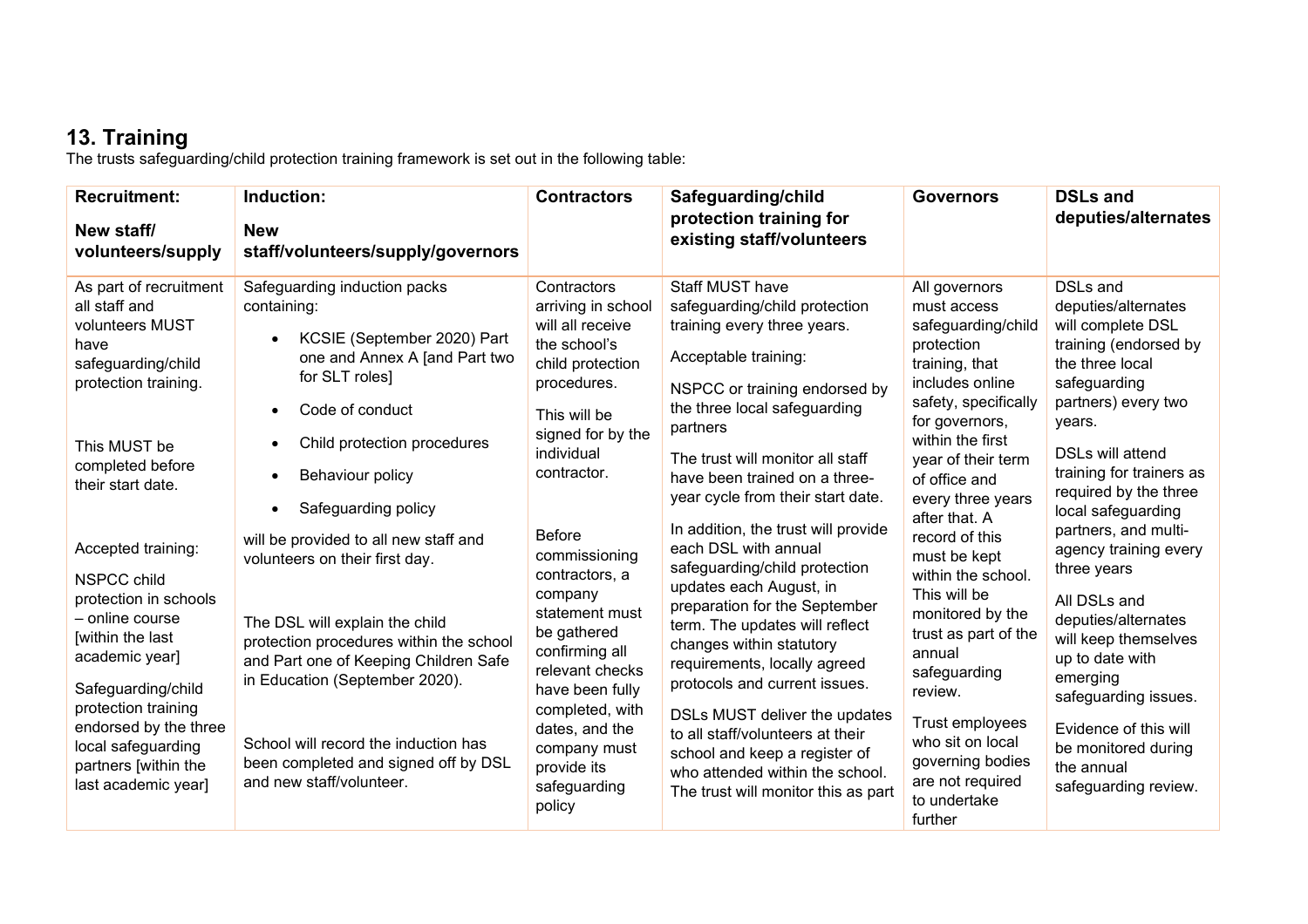| Staff/volunteers must<br>submit their certificate<br>as evidence of<br>completed training.<br>These details will be<br>recorded within the<br>school and centrally<br>within the trust.<br>Staff and volunteers<br>cannot start until they<br>can evidence they<br>have completed<br>safeguarding/child<br>protection training.                                                                                                                                                                                                                                                                                                                                                                                                                                                                                                                                              |  | This will be held<br>on file at the<br>school and<br>recorded on the<br>SCR. Details of<br>individuals will<br>be provided by<br>the company<br>and these will be<br>checked on<br>arrival against<br>the information<br>provided.                                                                                                                                                                                                                                                                                                                                                                                                                                                                                                                                                                                                                                                                                                      | of the annual safeguarding<br>review.<br>DSLs will provide opportunities<br>for discussion and inhouse<br>safeguarding training within their<br>school. A record of all<br>training/updates and meetings<br>must be kept. The trust will<br>monitor this as part of the<br>annual safeguarding review. | safeguarding<br>training in addition<br>to that received in<br>their work role.<br>It is good practice<br>for governors to<br>complete the<br>Home Office's<br><b>Prevent</b><br>awareness e-<br>learning. |  |
|------------------------------------------------------------------------------------------------------------------------------------------------------------------------------------------------------------------------------------------------------------------------------------------------------------------------------------------------------------------------------------------------------------------------------------------------------------------------------------------------------------------------------------------------------------------------------------------------------------------------------------------------------------------------------------------------------------------------------------------------------------------------------------------------------------------------------------------------------------------------------|--|-----------------------------------------------------------------------------------------------------------------------------------------------------------------------------------------------------------------------------------------------------------------------------------------------------------------------------------------------------------------------------------------------------------------------------------------------------------------------------------------------------------------------------------------------------------------------------------------------------------------------------------------------------------------------------------------------------------------------------------------------------------------------------------------------------------------------------------------------------------------------------------------------------------------------------------------|--------------------------------------------------------------------------------------------------------------------------------------------------------------------------------------------------------------------------------------------------------------------------------------------------------|------------------------------------------------------------------------------------------------------------------------------------------------------------------------------------------------------------|--|
| Quality assurance and monitoring by the trust.<br>All new appointments will be recorded centrally - safeguarding/child<br>protection training will be included as part of the recruitment and selection<br>process.<br>Annual safeguarding/child protection updates will be provided to all DSLs -<br>$\bullet$<br>details of the update will be recorded centrally.<br>Annual safeguarding reviews will include checks that:<br>New staff have completed safeguarding/child protection training<br>$\bullet$<br>Induction packs have been issued and receipted for all new appointments<br>$\bullet$<br>DSL training is in line with current guidelines, including evidence of updates<br>$\bullet$<br>Governors are trained and kept up to date<br>$\bullet$<br>Every interview panel contains at least one person with current safer<br>$\bullet$<br>recruitment training |  | Quality assurance and monitoring by the school.<br>Record all new staff on the Single Central Record and check that a<br>$\bullet$<br>safeguarding/child protection training certificate has been provided<br>Record that all new staff have signed to accept the induction<br>information<br>Keep a record of all those who attended the annual safeguarding/child<br>protection update – with evidence of how the information will be<br>disseminated to those who could not access the update.<br>Record details of all internal safeguarding/child protection updates,<br>$\bullet$<br>safeguarding/child protection discussions in team meetings and<br>inhouse training. These records will be sampled as part of the trust's<br>annual safeguarding review<br>Produce termly safeguarding reports for the local governing body,<br>including details of safeguarding/child protection training and share<br>these with the trust |                                                                                                                                                                                                                                                                                                        |                                                                                                                                                                                                            |  |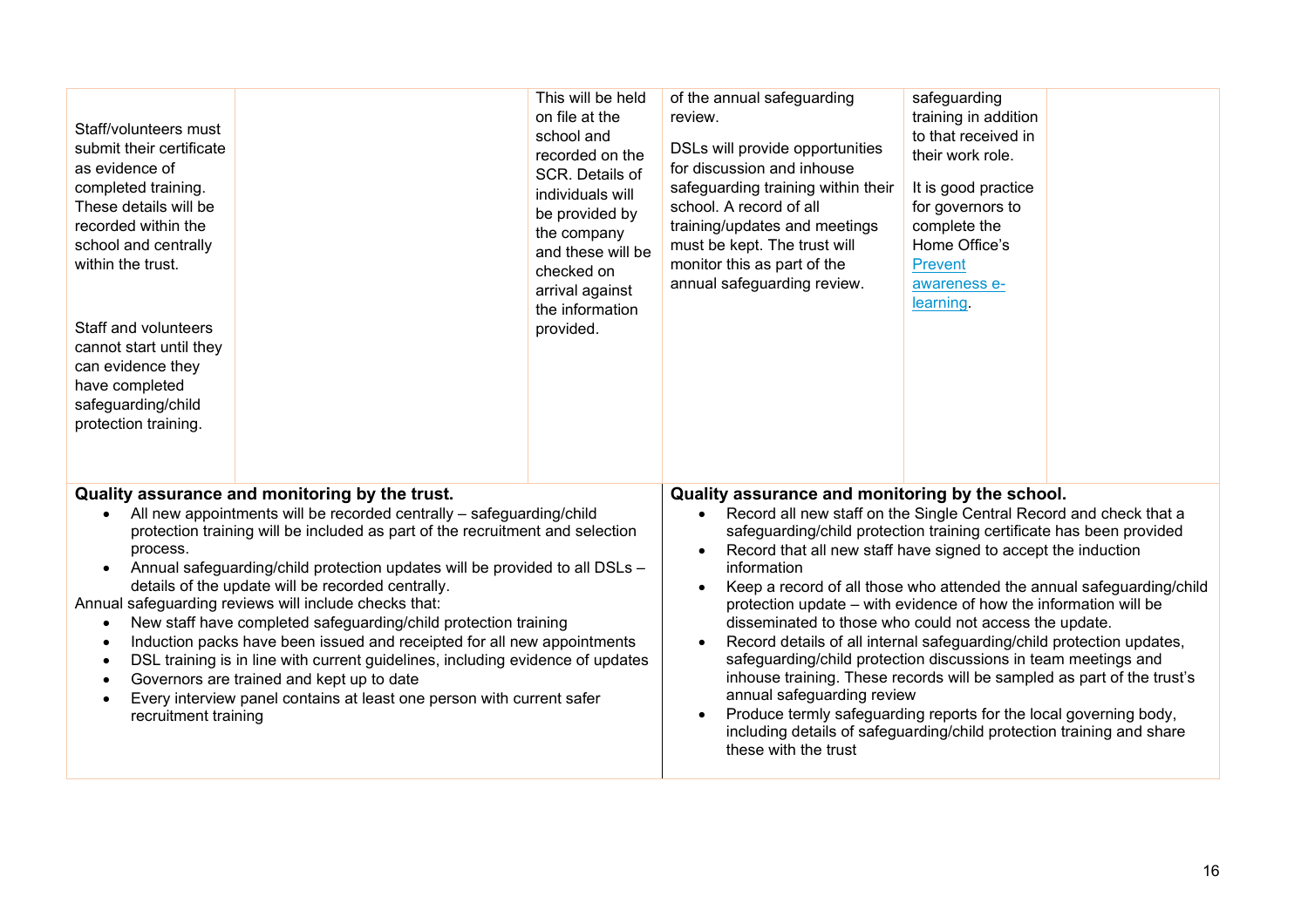## **14. Monitoring arrangements**

This policy will be reviewed **annually** by the trust lead on safeguarding. At every review, it will be approved by the chief executive officer in consultation with headteachers.

## **15. Links with other policies**

This policy links to the following trust policies and procedures:

- Safer recruitment and selection
- Staff and person in a position of trust code of conduct
- Complaints
- Whistleblowing
- Data Protection and Freedom of Information
- Health and safety
- Acceptable use of ICT

It also links to the following school policies and procedures:

- Child protection
- Behaviour
- Attendance
- Relationships Education (primary)/Relationships and Sex Education (secondary)
- Health Education
- First aid
- Curriculum
- Supporting pupils with medical conditions
- Special educational needs and disabilities
- Educational visits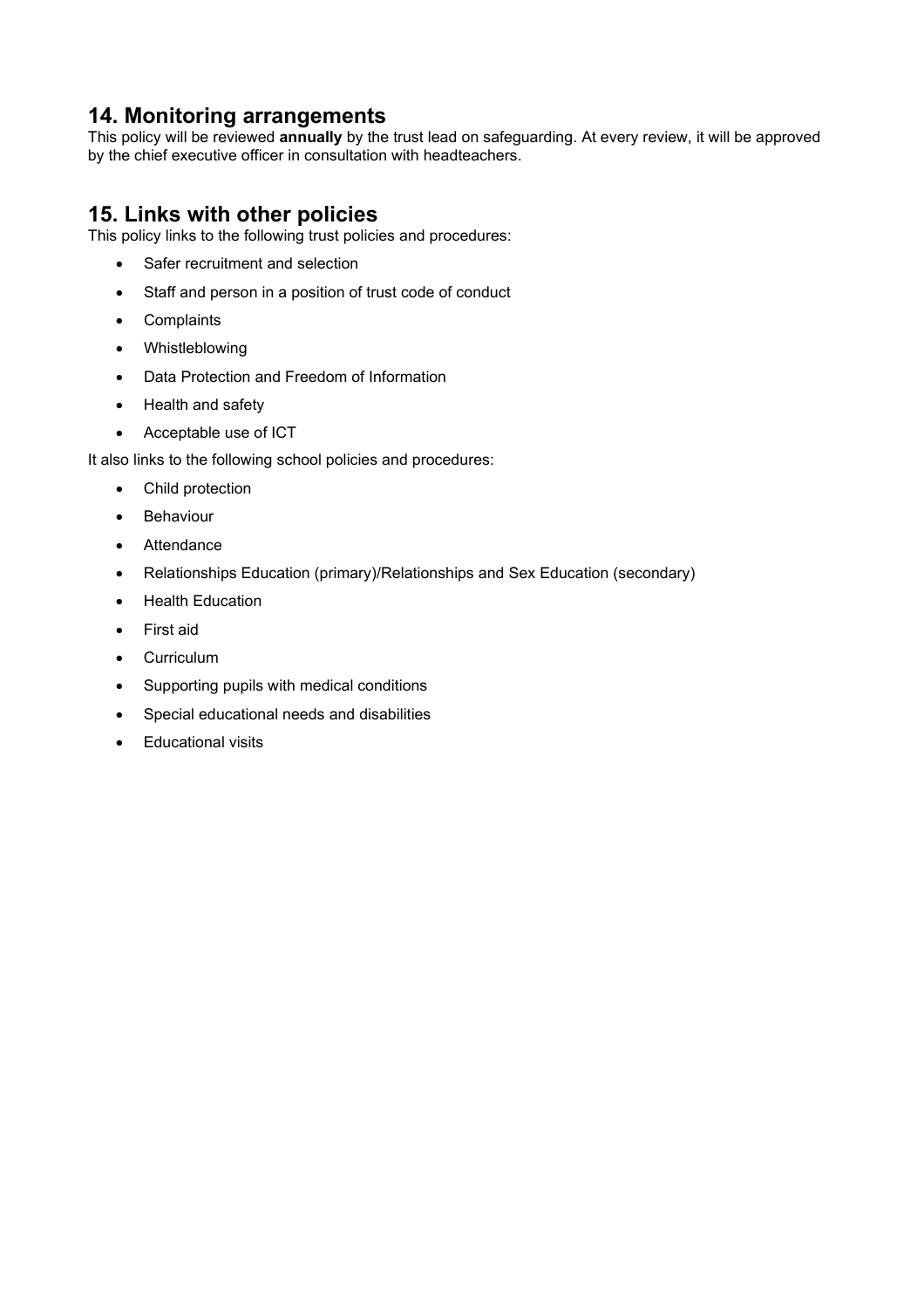#### **These appendices are based on the Department for Education's statutory guidance, Keeping Children Safe in Education (September 2020).**

## **Appendix 1: types of abuse**

Abuse, including neglect, and safeguarding issues are rarely standalone events that can be covered by one definition or label. In most cases, multiple issues will overlap.

**Physical abuse** may involve hitting, shaking, throwing, poisoning, burning or scalding, drowning, suffocating or otherwise causing physical harm to a child. Physical harm may also be caused when a parent or carer fabricates the symptoms of, or deliberately induces, illness in a child.

**Emotional abuse** is the persistent emotional maltreatment of a child such as to cause severe and adverse effects on the child's emotional development. Some level of emotional abuse is involved in all types of maltreatment of a child, although it may occur alone.

Emotional abuse may involve:

- Conveying to a child that they are worthless or unloved, inadequate, or valued only insofar as they meet the needs of another person
- Not giving the child opportunities to express their views, deliberately silencing them or 'making fun' of what they say or how they communicate
- Age or developmentally inappropriate expectations being imposed on children. These may include interactions that are beyond a child's developmental capability, as well as overprotection and limitation of exploration and learning, or preventing the child participating in normal social interaction
- Seeing or hearing the ill-treatment of another
- Serious bullying (including cyberbullying), causing children frequently to feel frightened or in danger, or the exploitation or corruption of children

**Sexual abuse** involves forcing or enticing a child or young person to take part in sexual activities, not necessarily involving a high level of violence, whether or not the child is aware of what is happening. The activities may involve:

- Physical contact, including assault by penetration (for example rape or oral sex) or non-penetrative acts such as masturbation, kissing, rubbing and touching outside of clothing
- Non-contact activities, such as involving children in looking at, or in the production of, sexual images, watching sexual activities, encouraging children to behave in sexually inappropriate ways, or grooming a child in preparation for abuse (including via the internet)

Sexual abuse is not solely perpetrated by adult males. Women can also commit acts of sexual abuse, as can other children.

**Neglect** is the persistent failure to meet a child's basic physical and/or psychological needs, likely to result in the serious impairment of the child's health or development. Neglect may occur during pregnancy as a result of maternal substance abuse.

Once a child is born, neglect may involve a parent or carer failing to:

- Provide adequate food, clothing and shelter (including exclusion from home or abandonment)
- Protect a child from physical and emotional harm or danger
- Ensure adequate supervision (including the use of inadequate care-givers)
- Ensure access to appropriate medical care or treatment

It may also include neglect of, or unresponsiveness to, a child's basic emotional needs.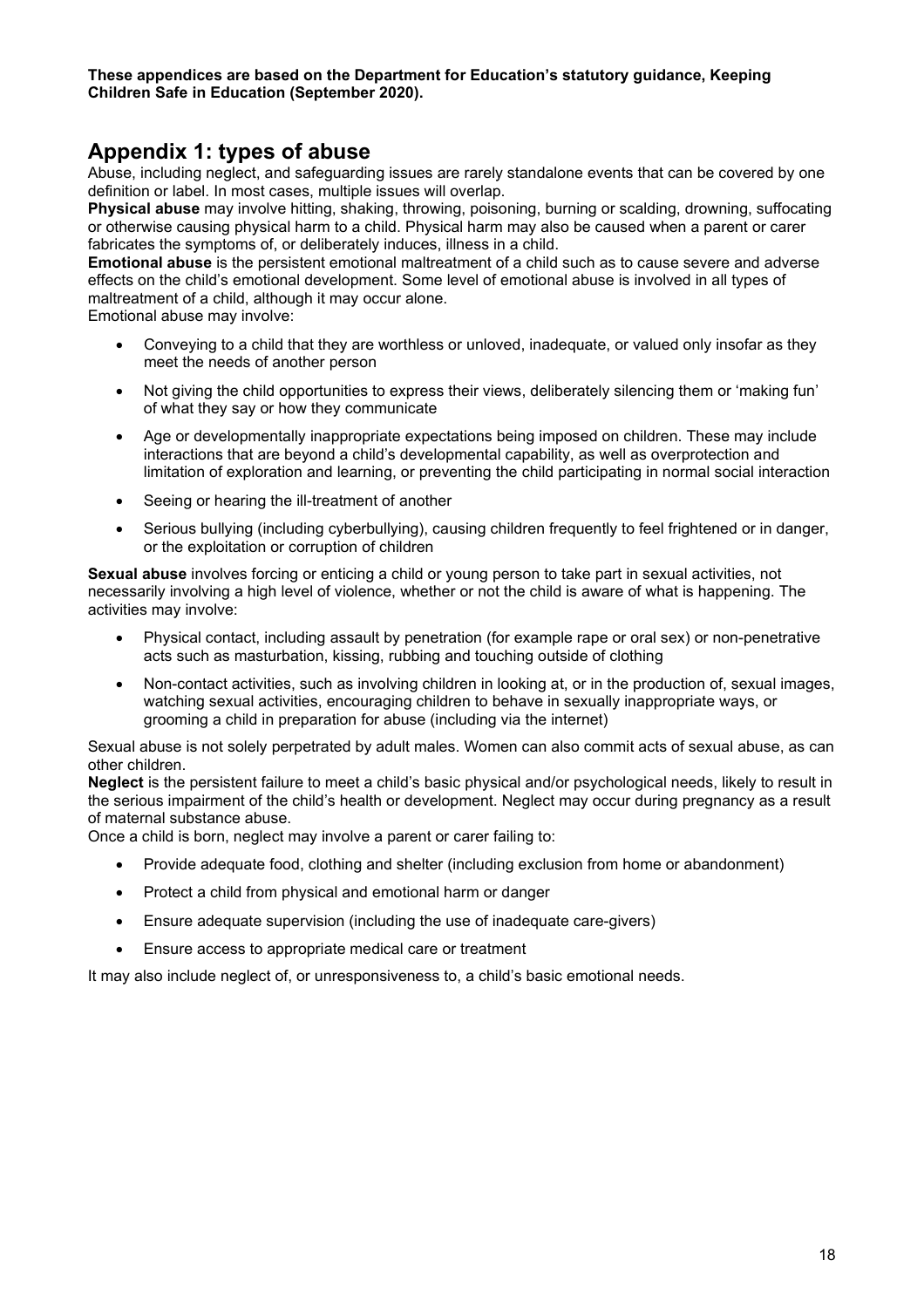## **Appendix 2: safer recruitment and DBS checks – policy and procedures**

We will record all information on the checks carried out in a single central record (SCR). Schools maintain an SCR of their staff and the trust maintains an SCR of central staff. Copies of the checks, where appropriate, will be held in individuals' personnel files. We follow requirements and best practice in retaining copies of these checks, as set out below.

#### **Appointing new staff**

When appointing new staff, we will:

- Verify their identity
- Obtain (via the applicant) an enhanced Disclosure and Barring Service (DBS) certificate, including barred list information for those who will be engaging in regulated activity (see definition below).
- Obtain a separate barred list check if they will start work in regulated activity before the DBS certificate is available
- Verify their mental and physical fitness to carry out their work responsibilities
- Verify their right to work in the UK. We will keep a copy of this verification for the duration of the member of staff's employment and for 2 years afterwards
- Verify their professional qualifications, as appropriate
- Ensure they are not subject to a prohibition order if they are employed to undertake teaching work
- Carry out further additional checks, as appropriate, on candidates who have lived or worked outside of the UK.
- Check that candidates taking up a management position are not subject to a prohibition from management (section 128) direction made by the secretary of state
- Ask for written information about previous employment history and check that information is not contradictory or incomplete
- Seek references on all short-listed candidates, including internal candidates, before interview. We will scrutinise these and resolve any concerns before confirming appointments. References should always be obtained from the candidate's current employer. Where a candidate is not currently employed, verification of their most recent period of employment and reasons for leaving should be obtained from the organisation at which they were employed.
- Ensure that appropriate checks are carried out to ensure that relevant individuals are not disqualified under the Childcare (Disqualification) and Childcare (Early Years Provision Free of Charge) (Extended Entitlement) (Amendment) Regulations 2018 and Childcare Act 2006.

**Regulated activity** means a person who will be:

- Responsible, on a regular basis in a school or college, for teaching, training, instructing, caring for or supervising children
- Carrying out paid, or unsupervised unpaid, work regularly in a school or college where that work provides an opportunity for contact with children
- Engaging in intimate or personal care or overnight activity, even if this happens only once and regardless of whether they are supervised or not

#### **Existing staff**

If we have concerns about an existing member of staff's suitability to work with children, we will carry out all the relevant checks as if the individual was a new member of staff. We will also do this if an individual moves from a post that is not regulated activity to one that is.

We will refer to the DBS anyone who has harmed, or poses a risk of harm, to a child or vulnerable adult:

- Where the 'harm test' is satisfied in respect of the individual (i.e. that no action or inaction occurred but the present risk that it could was significant)
- Where the individual has received a caution or conviction for a relevant offence
- If there is reason to believe that the individual has committed a listed relevant offence, under the [Safeguarding Vulnerable Groups Act 2006 \(Prescribed Criteria and Miscellaneous Provisions\)](http://www.legislation.gov.uk/uksi/2009/37/contents/made)  [Regulations 2009](http://www.legislation.gov.uk/uksi/2009/37/contents/made)
- If the individual has been removed from working in regulated activity (paid or unpaid) or would have been removed if they had not left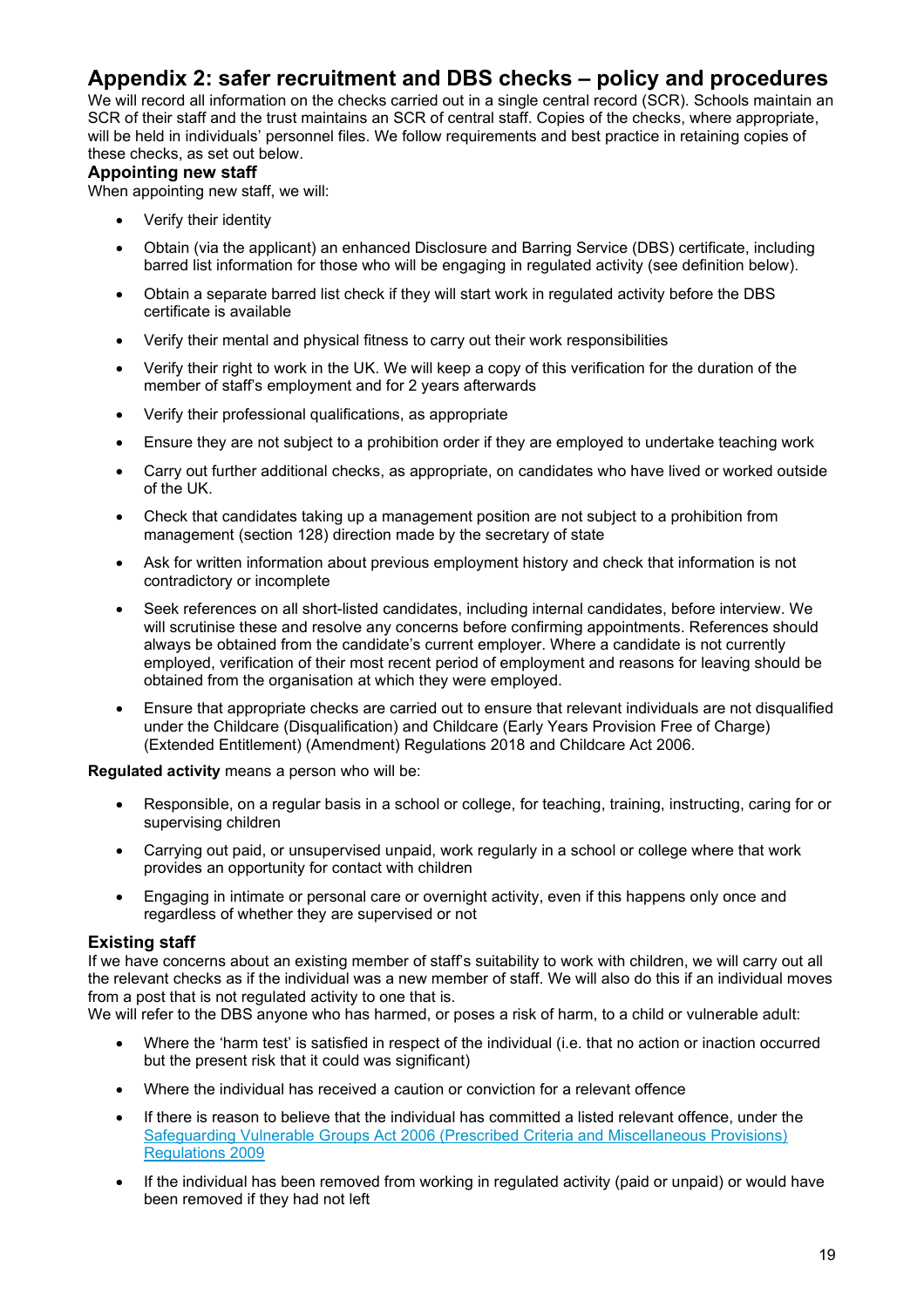#### **Agency and third-party staff**

We will obtain written notification from any agency or third-party organisation that it has carried out the necessary safer recruitment checks that we would otherwise perform. We will also check that the person presenting themselves for work is the same person on whom the checks have been made.

#### **Contractors**

We will ensure that any contractor, or any employee of the contractor, who is to work at a trust school has had the appropriate level of DBS check. This will be:

- An enhanced DBS check with barred list information for contractors engaging in regulated activity
- An enhanced DBS check, not including barred list information, for all other contractors who are not in regulated activity but whose work provides them with an opportunity for regular contact with children

We will obtain the DBS check for self-employed contractors.

Contractors who have not had any checks will not be allowed to work unsupervised or engage in regulated activity under any circumstances.

We will check the identity of all contractors and their staff on arrival at the school.

#### **Trainee/student teachers**

Where applicants for initial teacher training are salaried by us, we will ensure that all necessary checks are carried out.

Where trainee teachers are fee-funded, we will obtain written confirmation from the training provider that necessary checks have been carried out and that the trainee has been judged by the provider to be suitable to work with children.

In both cases, this includes checks to ensure that relevant individuals are not disqualified under the Childcare (Disqualification) and Childcare (Early Years Provision Free of Charge) (Extended Entitlement) Regulations 2018 and Childcare Act 2006.

#### **Volunteers**

We will:

- Never leave an unchecked volunteer unsupervised or allow them to work in regulated activity
- Obtain an enhanced DBS check with barred list information for all volunteers who are working in regulated activity
- Obtain an enhanced DBS check without barred list information for all volunteers who are not in regulated activity, but who have an opportunity to come into contact with children on a regular basis, for example, supervised volunteers
- Record a risk assessment when deciding whether to seek an enhanced DBS check for any volunteers not engaging in regulated activity
- Ensure that appropriate checks are carried out to ensure that relevant individuals are not disqualified under the Childcare (Disqualification) and Childcare (Early Years Provision Free of Charge) (Extended Entitlement) (Amendment) Regulations 2018 and Childcare Act 2006.

#### **Governors**

All trustees and local governors will have an enhanced DBS check without barred list information. They will have an enhanced DBS check with barred list information if working in regulated activity.

The chair of the board of trustees will have their DBS check countersigned by the secretary of state. All trustees and local governors will have the following checks:

- Section 128 direction
- Other checks deemed necessary if they have lived or worked outside the UK

#### **Alternative Provision**

Where a trust school places a pupil with an alternative provider, the school continues to be responsible for the safeguarding of that pupil, and will satisfy itself that the provider meets the needs of the pupil. The school should obtain written confirmation from the alternative provider that appropriate safeguarding checks have been carried out on individuals working at the establishment, i.e. those checks that we would otherwise perform in respect of our own staff.

#### **Adults who supervise pupils on work experience**

When organising work experience, we will ensure that policies and procedures are in place to protect children from harm.

We will also consider whether it is necessary for barred list checks to be carried out on the individuals who supervise a pupil under 16 on work experience. This will depend on the specific circumstances of the work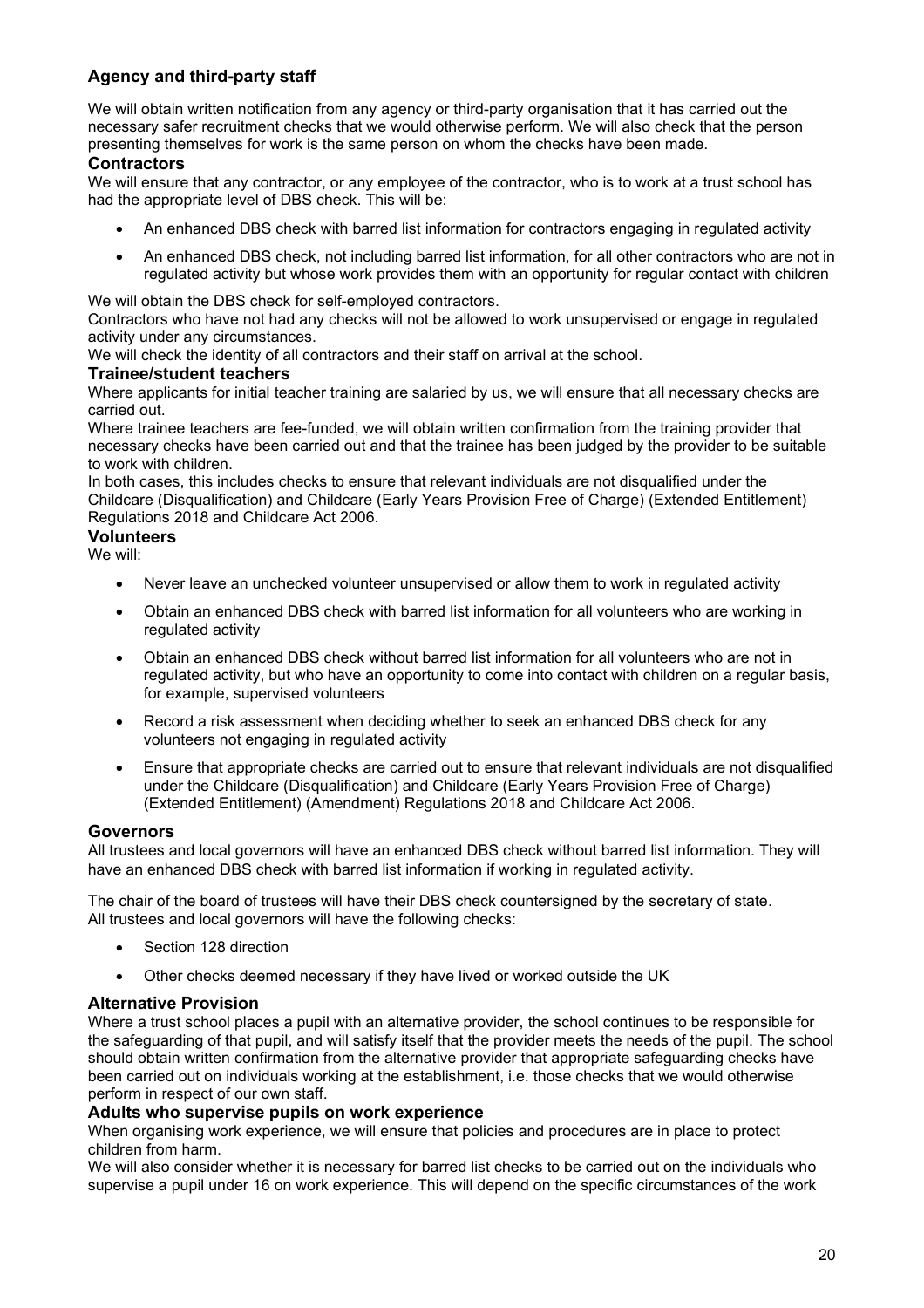experience, including the nature of the supervision, the frequency of the activity being supervised, and whether the work is regulated activity.

#### **Pupils staying with host families (homestay)**

Where a trust school makes arrangements for pupils to be provided with care and accommodation by a host family to which they are not related (for example, during a foreign exchange visit), we will request enhanced DBS checks with barred list information on those people.

Pupils should understand who to contact during a homestay should an emergency occur or a situation arise which makes them feel uncomfortable.

Where a period of UK homestay lasts 28 days or more, for a child aged under 16 years of age (under 18 years of age if the child has disabilities), this may amount to private fostering (see below).

Where a trust school is organising such hosting arrangements overseas and host families cannot be checked in the same way, we will work with our partner schools abroad to ensure that similar assurances are undertaken prior to the visit.

#### **Private fostering**

Private fostering occurs when a child under the age of 16 (under 18, if disabled) is provided with care and accommodation by a person who is not a parent, person with parental responsibility for them or a relative, in their own home. A child is not privately fostered if the person caring for and accommodating them has done so for less than 28 days and does not intend to do so for longer. Such arrangements may come to the attention of school staff through the normal course of their interaction, and promotion of learning activities, with children. School staff should notify the DSL as soon as they become aware of private fostering arrangements. The school will then notify the local authority to allow the local authority to check the arrangement is suitable and safe for the child. A link to comprehensive guidance on the circumstances in which private fostering may arise can be found at Annex A of Keeping Children Safe in Education (September 2020).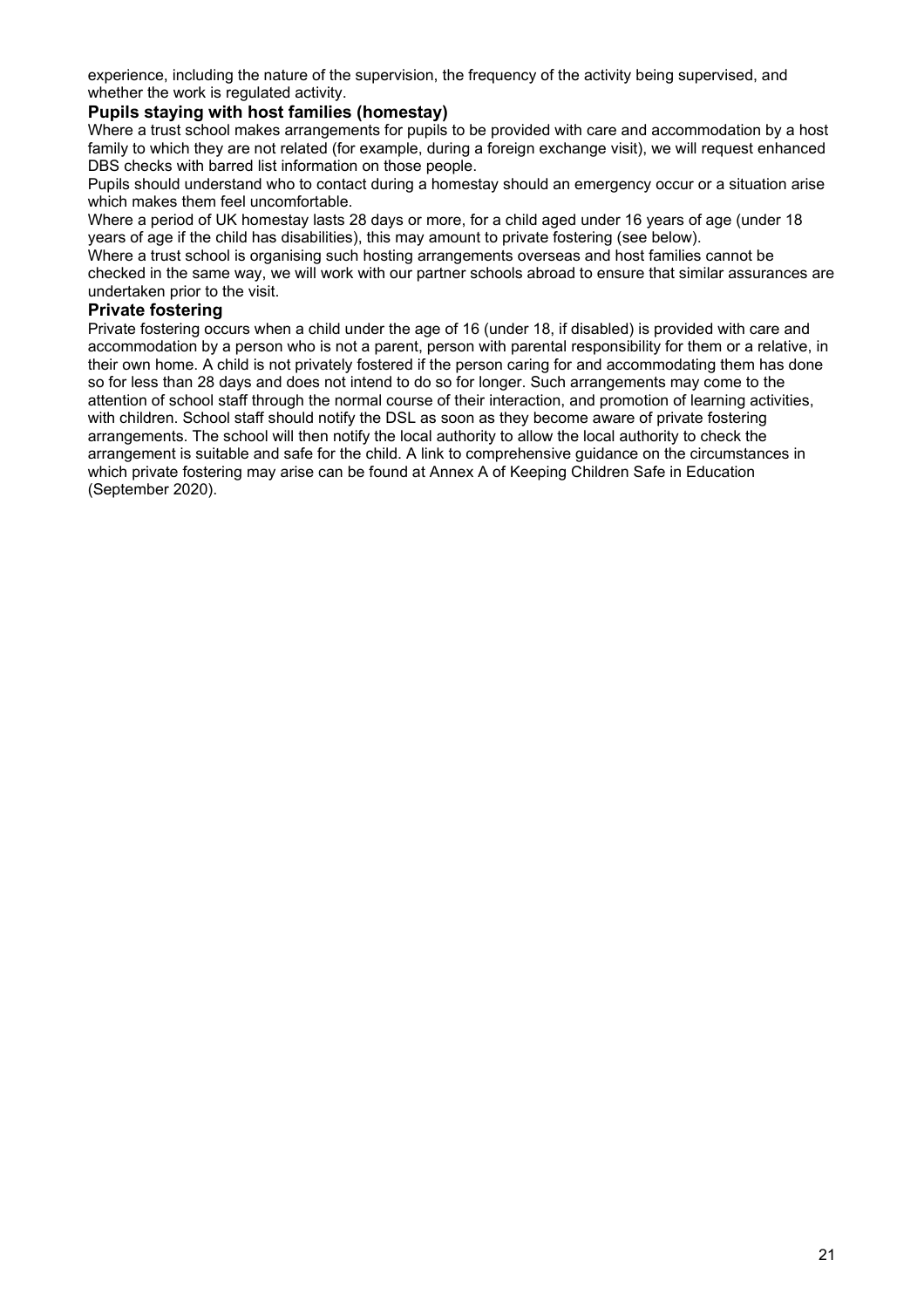## **Appendix 3: allegations of abuse made against staff**

This section of this policy applies to all cases in which it is alleged that a current member of staff or volunteer has:

- Behaved in a way that has harmed a child, or may have harmed a child, or
- Possibly committed a criminal offence against or related to a child, or
- Behaved towards a child or children in a way that indicates he or she may pose a risk of harm to children, or
- Behaved or may have behaved in a way that indicates they may not be suitable to work with children.

It applies regardless of whether the alleged abuse took place in a school. Where an allegation might meet the harm threshold, above, we will follow the guidance in Part four of Keeping Children Safe in Education. Allegations against a teacher who is no longer teaching and historical allegations of abuse will be referred to the police.

We will deal with any allegation of abuse against a member of staff or volunteer very quickly, in a fair and consistent way that provides effective child protection while also supporting the individual who is the subject of the allegation.

Our procedures for dealing with allegations will be applied with common sense and judgement.

#### **Supply teachers**

In some circumstances schools will have to consider an allegation against an individual not directly employed by them, where its disciplinary procedures do not fully apply, for example, supply teachers provided by an employment agency.

Whilst schools are not the employer of supply teachers, they should ensure allegations are dealt with properly. In no circumstances should a school decide to cease to use a supply teacher due to safeguarding concerns, without finding out the facts and liaising with the local authority designated officer (LADO) to determine a suitable outcome. We will discuss with the agency whether it is appropriate to suspend the supply teacher, or redeploy them to another part of the school, whilst an investigation is carried out. Agencies should be fully involved and co-operate in any enquiries from the LADO, police and/or children's social services. The school will usually take the lead because agencies do not have direct access to children or other school staff, so they will not be able to collect the facts when an allegation is made, nor do they have all the relevant information required by the LADO as part of the referral process. Supply teachers, whilst not employed by the school, are under their supervision, direction and control when working in the school. They should be advised to contact their trade union representative if they have one, or a colleague for support. The allegations management meeting which is often arranged by the LADO should address issues such as information sharing, to ensure that any previous concerns or allegations known to the agency are taken into account by the school during the investigation.

When using an agency, schools should inform the agency of its process for managing allegations. This should include inviting the agency's human resource manager or equivalent to meetings and keeping them up to date with information about policies.

#### **Suspension**

Suspension will not be the default position, and will only be considered in cases where there is reason to suspect that a child or other children is/are at risk of harm, or the case is so serious that it might be grounds for dismissal. In such cases, we will only suspend an individual if we have considered all other options available and there is no reasonable alternative.

Based on an assessment of risk, we will consider alternatives such as:

- Redeployment within the school so that the individual does not have direct contact with the child or children concerned
- Providing an assistant to be present when the individual has contact with children
- Redeploying the individual to alternative work in the school so that they do not have unsupervised access to children
- Moving the child or children to classes where they will not come into contact with the individual, making it clear that this is not a punishment and parents have been consulted
- Temporarily redeploying the individual to another role in a different location, for example to an alternative school or other work for the trust

#### **Definitions for outcomes of allegation investigations**

• **Substantiated:** there is sufficient evidence to prove the allegation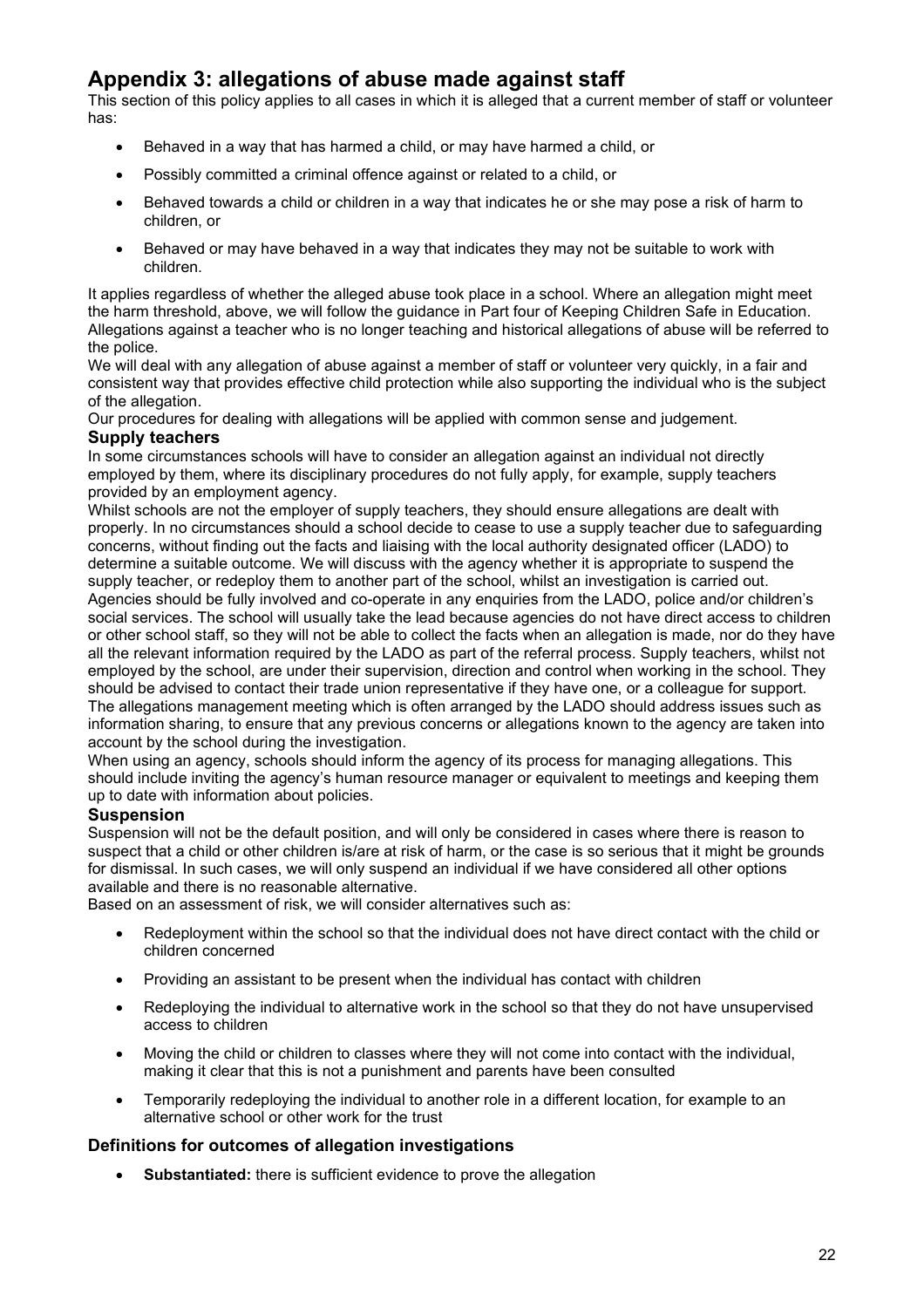- **Malicious:** there is sufficient evidence to disprove the allegation and there has been a deliberate act to deceive
- **False:** there is sufficient evidence to disprove the allegation
- **Unsubstantiated:** there is insufficient evidence to either prove or disprove the allegation (this does not imply guilt or innocence)
- **Unfounded:** to reflect cases where there is no evidence or proper basis which supports the allegation being made

#### **Procedure for dealing with allegations**

In the event of an allegation that meets the criteria above, the headteacher/chief executive officer (or relevant trust director of education/chair of the board of trustees where the headteacher/chief executive officer is the subject of the allegation) – the 'case manager' – will take the following steps:

- Immediately discuss the allegation with the designated officer at the local authority (contact information is provided in a table at the end of this appendix). This is to consider the nature, content and context of the allegation and agree a course of action, including whether further enquiries are necessary to enable a decision on how to proceed, and whether it is necessary to involve the police and/or children's social care services. (The case manager may, on occasion, consider it necessary to involve the police *before* consulting the designated officer – for example, if the accused individual is deemed to be an immediate risk to children or there is evidence of a possible criminal offence. In such cases, the case manager will notify the designated officer as soon as practicably possible after contacting the police)
- Inform the accused individual of the concerns or allegations and likely course of action as soon as possible after speaking to the designated officer (and the police or children's social care services, where necessary). Where the police and/or children's social care services are involved, the case manager will only share such information with the individual as has been agreed with those agencies
- Where appropriate (in the circumstances described above), carefully consider whether suspension of the individual from contact with children at the school is justified or whether alternative arrangements such as those outlined above can be put in place. Advice will be sought from the designated officer, police and/or children's social care services, as appropriate
- **If immediate suspension is considered necessary**, agree and record the rationale for this with the designated officer. The record will include information about the alternatives to suspension that have been considered, and why they were rejected. Written confirmation of the suspension will be provided to the individual facing the allegation or concern within 1 working day, and the individual will be given a named contact at the trust and their contact details
- **If it is decided that no further action is to be taken** in regard to the subject of the allegation or concern, record this decision and the justification for it and agree with the designated officer what information should be put in writing to the individual and by whom, as well as what action should follow both in respect of the individual and those who made the initial allegation
- **If it is decided that further action is needed**, take steps as agreed with the designated officer to initiate the appropriate action in school and/or liaise with the police and/or children's social care services as appropriate
- Provide effective support for the individual facing the allegation or concern, including appointing a named representative to keep them informed of the progress of the case and consider what other support is appropriate. The individual facing the allegation may wish to call the Education Support Partnership, free on 08000 562 561 or visit their website at [www.educationsupportpartnership.org.uk](http://www.educationsupportpartnership.org.uk/)
- Inform the parents or carers of the child/children involved about the allegation as soon as possible if they do not already know (following agreement with children's social care services and/or the police, if applicable). The case manager will also inform the parents or carers of the requirement to maintain confidentiality about any allegations made against teachers (where this applies) while investigations are ongoing. Any parent or carer who wishes to have the confidentiality restrictions removed in respect of a teacher will be advised to seek legal advice
- Keep the parents or carers of the child/children involved informed of the progress of the case and the outcome, where there is not a criminal prosecution, including the outcome of any disciplinary process (in confidence)
- Make a referral to the DBS where it is thought that the individual facing the allegation or concern has engaged in conduct that harmed or is likely to harm a child, or if the individual otherwise poses a risk of harm to a child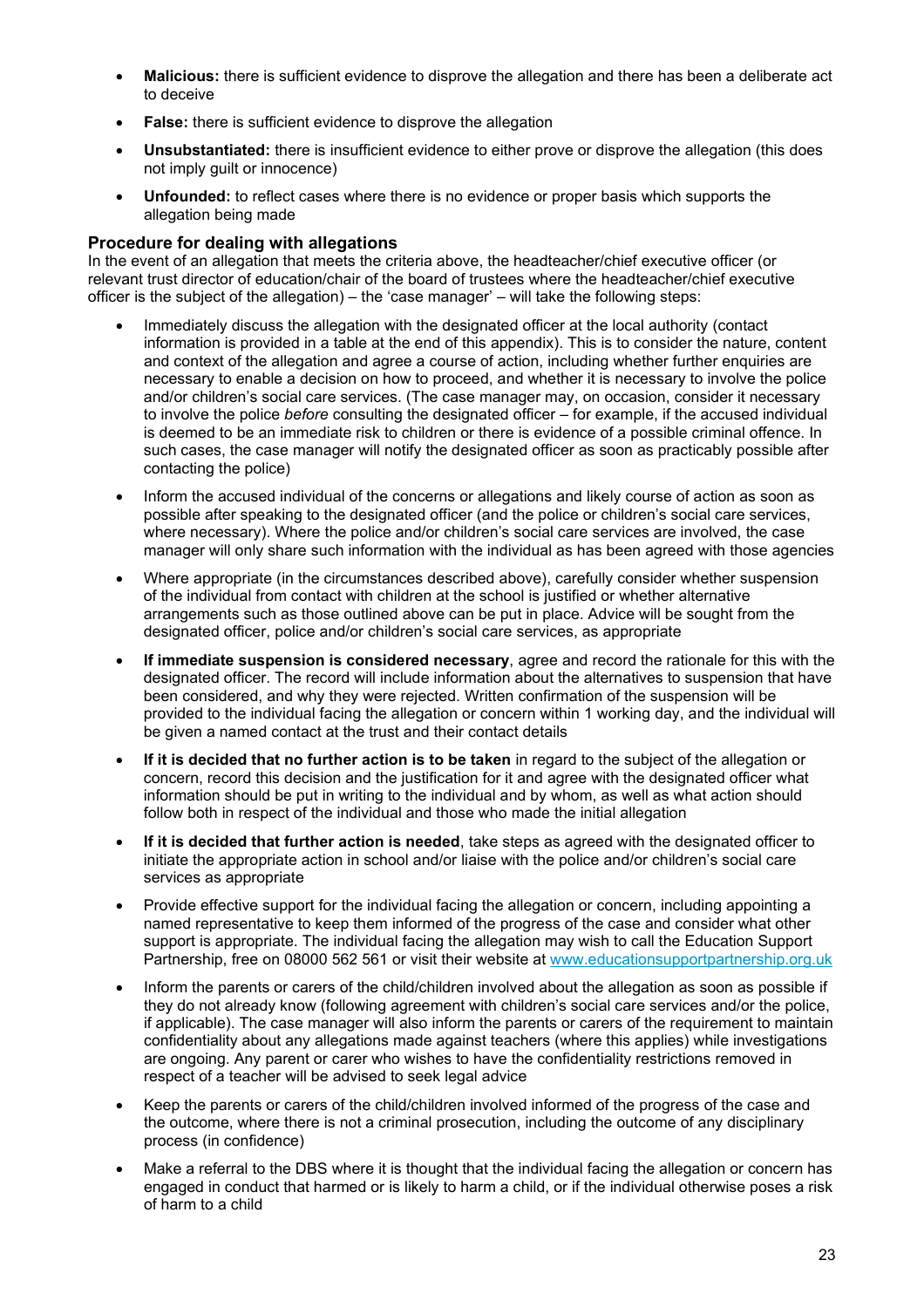- Inform the trust lead on safeguarding  $\frac{\text{swatts@unitysp.co.uk}}{\text{torsp.xos.uk}}$  that you have made a referral to the designated officer at the local authority, providing the following information:
	- o Date of referral
	- o First name (of the person referred)
	- o Surname (of the person referred)
	- o Post (of the person referred)
	- o School
	- o Name of the person making the referral
	- o Role of the person making the referral (this should be the Head or Director of Education if the allegation is about the Head)
	- o Reason(s) for the referral

Schools with Early Years provision will inform Ofsted of any allegations of serious harm or abuse by any person living, working, or looking after children at the premises (whether the allegations relate to harm or abuse committed on the premises or elsewhere), and any action taken in respect of the allegations. This notification will be made as soon as reasonably possible and always within 14 days of the allegations being made.

If the trust is made aware that the secretary of state has made an interim prohibition order in respect of an individual, we will immediately suspend that individual from teaching, pending the findings of the investigation by the Teaching Regulation Agency (TRA).

Where the police are involved, wherever possible the trust will ask the police at the start of the investigation to obtain consent from the individuals involved to share their statements and evidence for use in the trust's disciplinary process, should this be required at a later point.

#### **Timescales**

- Any cases where it is clear immediately that the allegation is unsubstantiated or malicious will be resolved within 1 week
- If the nature of an allegation does not require formal disciplinary action, we will instigate appropriate action within 3 working days
- If a disciplinary hearing is required and can be held without further investigation, we will hold this within 15 working days

#### **Specific actions**

#### **Action following a criminal investigation or prosecution**

The case manager will discuss with the local authority's designated officer (LADO) whether any further action, including disciplinary action, is appropriate and, if so, how to proceed, taking into account information provided by the police and/or children's social care services.

#### **Conclusion of a case where the allegation is substantiated**

If the allegation is substantiated and the individual is dismissed or the trust ceases to use their services, or the individual resigns or otherwise ceases to provide their services, the case manager and the trust's Head of HR will discuss with the designated officer whether to make a referral to the DBS for consideration of whether inclusion on the barred lists is required.

If the individual concerned is a member of teaching staff, the case manager and the trust's Head of HR will discuss with the designated officer whether to refer the matter to the Teaching Regulation Agency (TRA) to consider prohibiting the individual from teaching.

#### **Individuals returning to work after suspension**

If it is decided on the conclusion of a case that an individual who has been suspended can return to work, the case manager will consider how best to facilitate this.

The case manager will also consider how best to manage the individual's contact with the child or children who made the allegation, if they are still attending the school.

#### **Malicious allegations**

If an allegation is shown to be deliberately invented, or malicious, the headteacher, or other appropriate person in the case of an allegation against the headteacher, will consider whether any disciplinary action is appropriate against the pupil(s) who made it, or whether the police should be asked to consider whether action against those who made the allegation might be appropriate, even if they are not a pupil.

#### **Confidentiality**

The trust will make every effort to maintain confidentiality and guard against unwanted publicity while an allegation is being investigated or considered.

The case manager will take advice from the local authority's designated officer (LADO), police and children's social care services, as appropriate, to agree: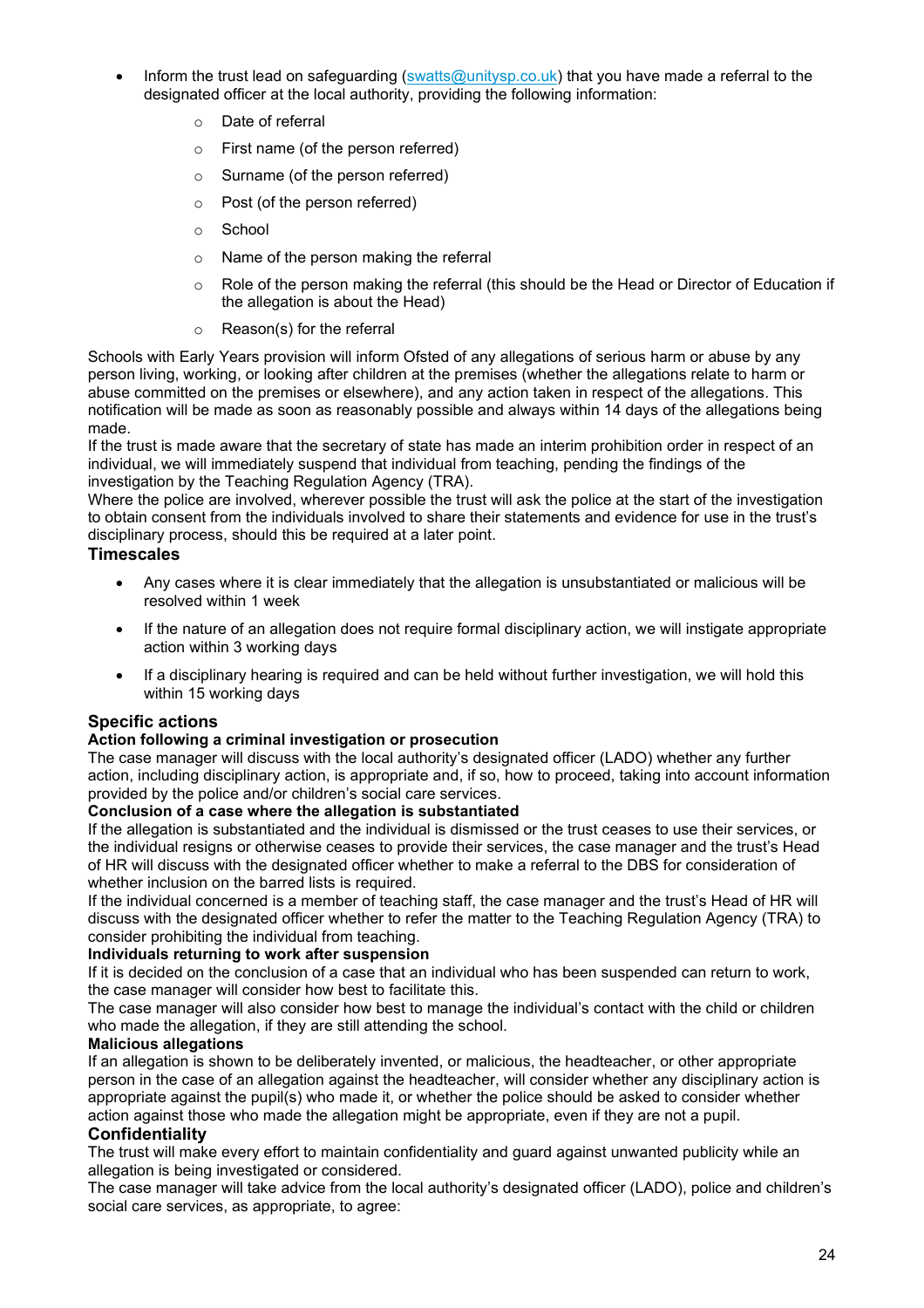- Who needs to know about the allegation and what information can be shared
- How to manage speculation, leaks and gossip, including how to make parents or carers of a child/children involved aware of their obligations with respect to confidentiality
- What, if any, information can be reasonably given to the wider community to reduce speculation
- How to manage press interest if, and when, it arises

#### **Record-keeping**

The case manager will maintain clear records about any case where the allegation or concern meets the criteria above and store them on the individual's confidential personnel file for the duration of the case. Such records will include:

- A clear and comprehensive summary of the allegation
- Details of how the allegation was followed up and resolved
- Notes of any action taken and decisions reached (and justification for these, as stated above)

If an allegation or concern is not found to have been malicious, the trust will retain the records of the case on the individual's confidential personnel file, and provide a copy to the individual. We will retain these records at least until the individual has reached normal pension age, or for 10 years from the date of the allegation if that is longer.

The records of any allegation that is found to be malicious will be deleted from the individual's personnel file. **References**

When providing employer references, we will not refer to any allegation that has been proven to be false, unsubstantiated, malicious or unfounded, or any history of allegations where all such allegations have been proven to be false, unsubstantiated, malicious or unfounded.

#### **Learning lessons**

After any cases where the allegations are *substantiated*, we will review the circumstances of the case with the local authority's designated officer (LADO) to determine whether there are any improvements that we can make to the trust's procedures or practice to help prevent similar events in the future. This will include consideration of (as applicable):

- Issues arising from the decision to suspend the member of staff
- The duration of the suspension
- Whether or not the suspension was justified
- The use of suspension when the individual is subsequently reinstated. We will consider how future investigations of a similar nature could be carried out without suspending the individual

#### **LADO contact information**

| <b>Local Authority</b> | <b>LADO telephone number</b> | <b>LADO</b> email                   |
|------------------------|------------------------------|-------------------------------------|
| Cambridgeshire         | 01223 727 967 (Monday to     | lado@cambridgeshire.gov.uk          |
|                        | Friday during office opening |                                     |
|                        | hours)                       |                                     |
|                        | 01733 234 724 (Emergency     |                                     |
|                        | Duty Team - out of hours     |                                     |
|                        | queries)                     |                                     |
| <b>Essex</b>           | 0333 013 9797                | Childrens.safeguarding@essex.gov.uk |
| Havering               | 01708 431 653                | lado@havering.gov.uk                |
| Suffolk                | 0300 123 2044                | lado@suffolk.gov.uk                 |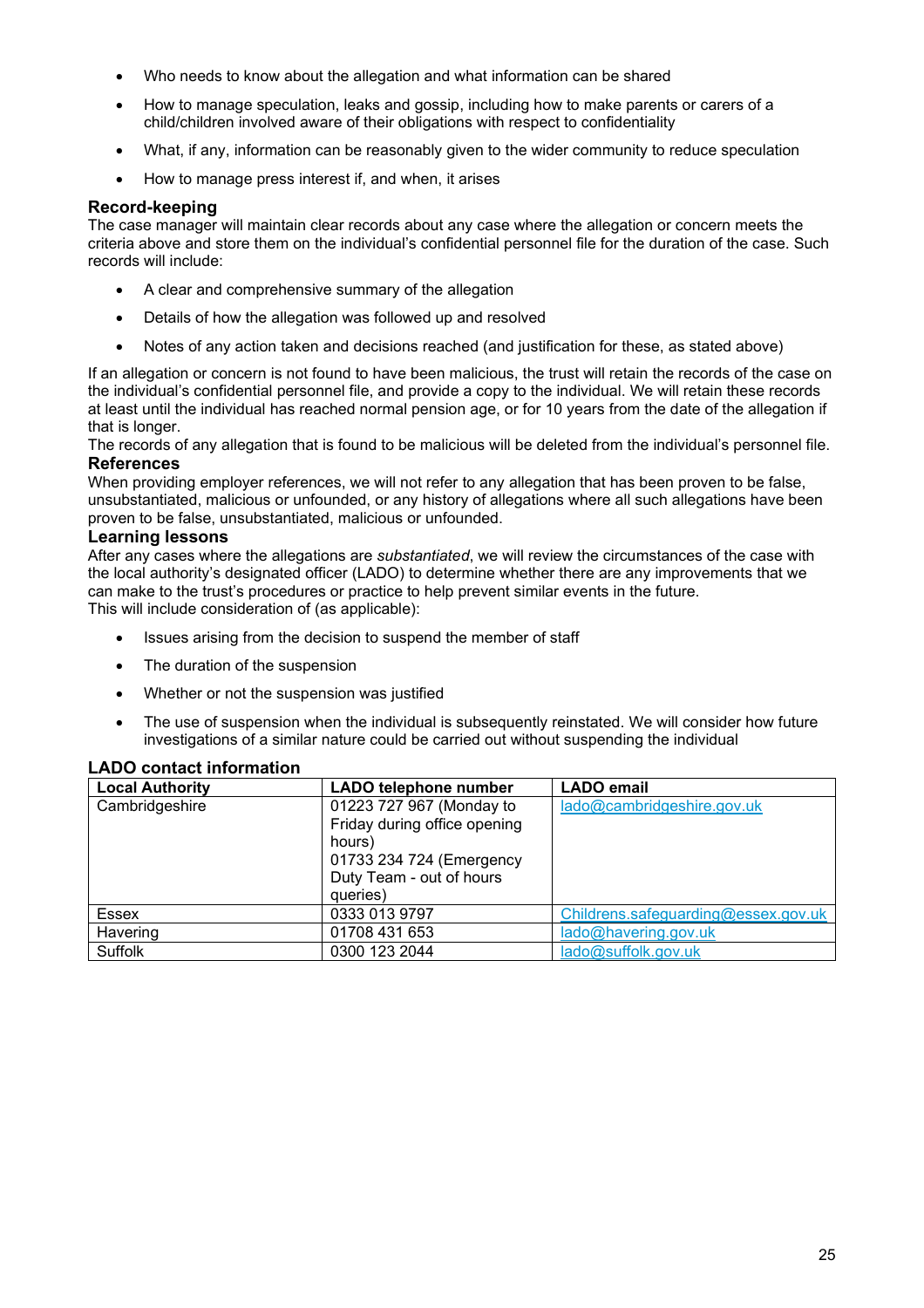# **Appendix 4: specific safeguarding issues**

#### **Children missing from education**

A child going missing from education is a potential indicator of abuse or neglect, and such children are at risk of being victims of harm, including sexual abuse or exploitation, child criminal exploitation or radicalisation. Where reasonably possible, our schools will hold more than one emergency contact number for each pupil. This goes beyond the legal minimum and is good practice to give us additional options to make contact with a responsible adult when a child missing education is also identified as a welfare and/or safeguarding concern.

There are many circumstances where a child may become missing from education, but some children are particularly at risk. These include children who:

- Are at risk of harm or neglect
- Come from Gypsy, Roma, or Traveller families
- Come from the families of service personnel
- Go missing or run away from home or care
- Are supervised by the youth justice system
- Cease to attend a school
- Come from new migrant families

We will follow our procedures for unauthorised absence and for dealing with children who go missing from education, particularly on repeat occasions, to help identify the risk of abuse and neglect, including sexual exploitation, and to help prevent the risks of going missing in future. This includes informing the local authority if a child leaves the school without a new school being named, and adhering to requirements with respect to sharing information with the local authority, when applicable, when removing a child's name from the admission register at non-standard transition points.

Staff will be trained in signs to look out for and the individual triggers to be aware of when considering the risks of potential safeguarding concerns which may be related to being missing, such as mental health problems, substance abuse, travelling to conflict zones, FGM and forced marriage.

If a staff member suspects that a child is suffering from harm or neglect, we will follow local child protection procedures, including with respect to making reasonable enquiries. We will make an immediate referral to the local authority children's social care team, and the police, if the child is in immediate danger or at risk of harm.

#### **Children with family members in prison**

Children with family members in prison are at risk of poor outcomes including poverty, stigma, isolation and poor mental health. The National Information Centre on Children of Offenders [\(NICCO\)](https://www.nicco.org.uk/) provides information designed to support professionals working with offenders and their children, to help mitigate the negative consequences for those children.

Staff will inform the DSL if they know a pupil has a family member in prison so that the DSL can ensure appropriate support is in place.

#### **Child Criminal exploitation (CCE)**

CCE is where an individual or group takes advantage of an imbalance of power to coerce, control, manipulate or deceive a child into any criminal activity (a) in exchange for something the victim needs or wants, and/or (b) for the financial or other advantage of the perpetrator or facilitator and/or (c) through violence or the threat of violence. The victim may have been criminally exploited even if the activity appears consensual. CCE does not always involve physical contact; it can also occur through the use of technology. CCE can include children being forced to work in cannabis factories, being coerced into moving drugs or money across the country (county lines, see below for more information), forced to shoplift or pickpocket, or to threaten other young people.

Some of the following can be indicators of CCE:

- children who appear with unexplained gifts or new possessions;
- children who associate with other young people involved in exploitation;
- children who suffer from changes in emotional well-being;
- children who misuse drugs and alcohol;
- children who go missing for periods of time or regularly come home late; and
- children who regularly miss school or education or do not take part in education.

#### **Child Sexual Exploitation (CSE)**

CSE occurs where an individual or group takes advantage of an imbalance of power to coerce, manipulate or deceive a child into sexual activity (a) in exchange for something the victim needs or wants, and/or (b) for the financial advantage or increased status of the perpetrator or facilitator. The victim may have been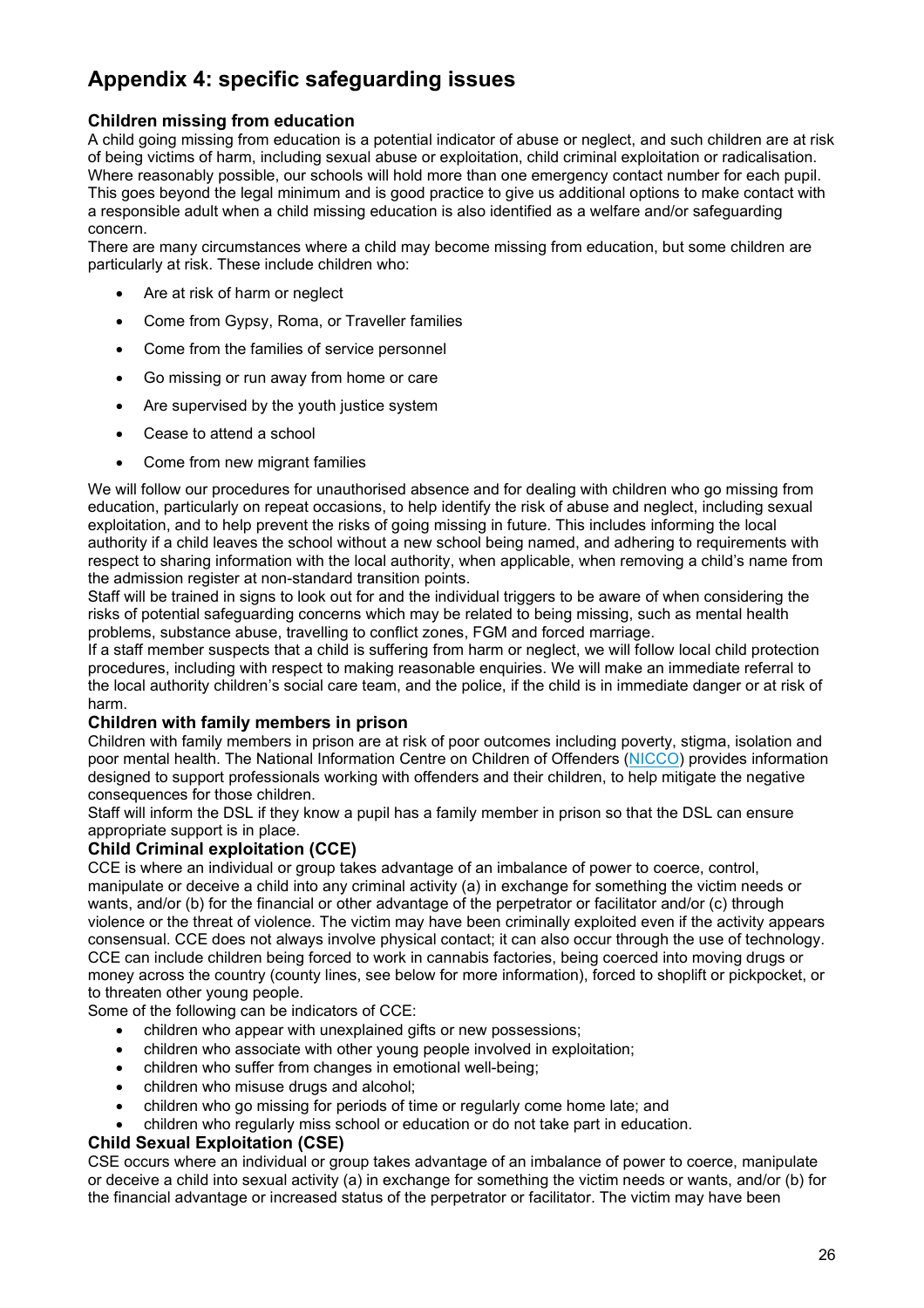sexually exploited even if the sexual activity appears consensual. CSE does not always involve physical contact; it can also occur through the use of technology. CSE can affect any child or young person (male or female) under the age of 18 years, including 16 and 17 year olds who can legally consent to have sex. It can include both contact (penetrative and non-penetrative acts) and non-contact sexual activity and may occur without the child or young person's immediate knowledge (e.g. through others copying videos or images they have created and posted on social media).

The above CCE indicators can also be indicators of CSE, as can:

- children who have older boyfriends or girlfriends; and
- children who suffer from sexually transmitted infections or become pregnant.
- For more information see the Department for Education's [Child sexual exploitation: guide for practitioners](https://www.gov.uk/government/publications/child-sexual-exploitation-definition-and-guide-for-practitioners) **County Lines**

County lines is a term used to describe gangs and organised criminal networks involved in exporting illegal drugs (primarily crack cocaine and heroin) into one or more importing areas [within the UK], using dedicated mobile phone lines or other form of "deal line".

Exploitation is an integral part of the county lines offending model with children and vulnerable adults exploited to move [and store] drugs and money. Offenders will often use coercion, intimidation, violence (including sexual violence) and weapons to ensure compliance of victims. Children can be targeted and recruited into county lines in a number of locations including schools, further and higher educational institutions, pupil referral units, special educational needs schools, children's homes and care homes. Children are often recruited to move drugs and money between locations and are known to be exposed to techniques such as 'plugging', where drugs are concealed internally to avoid detection. Children can easily become trapped by this type of exploitation as county lines gangs create drug debts and can threaten serious violence and kidnap towards victims (and their families) if they attempt to leave the county lines network.

One of the ways of identifying potential involvement in county lines are missing episodes (both from home and school), when the victim may have been trafficked for the purpose of transporting drugs and a referral to the [National Referral Mechanism](https://www.nationalcrimeagency.gov.uk/what-we-do/crime-threats/modern-slavery-and-human-trafficking) should be considered. If a child is suspected to be at risk of or involved in county lines, a safeguarding referral should be considered alongside consideration of availability of local services/third sector providers who offer support to victims of county lines exploitation.

Further information on the signs of a child's involvement in county lines is available in guidance published by the [Home Office.](https://www.gov.uk/government/publications/criminal-exploitation-of-children-and-vulnerable-adults-county-lines)

#### **Domestic abuse**

The cross-government definition of domestic violence and abuse is:

Any incident or pattern of incidents of controlling, coercive, threatening behaviour, violence or abuse between those aged 16 or over who are, or have been, intimate partners or family members regardless of gender or sexuality. The abuse can encompass, but is not limited to:

- psychological;
- physical;
- sexual;
- financial; and
- emotional

All children can witness and be adversely affected by domestic abuse in the context of their home life where domestic abuse occurs between family members. Exposure to domestic abuse and/or violence can have a serious, long lasting emotional and psychological impact on children. In some cases, a child may blame themselves for the abuse or may have had to leave the family home as a result. Domestic abuse affecting young people can also occur within their personal relationships, as well as in the context of their home life. Refuge runs the National Domestic Abuse Helpline, which can be called free of charge and in confidence, 24 hours a day on 0808 2000 247. Its website provides guidance and support for potential victims, as well as those who are worried about friends and loved ones. It also has a form through which a safe time from the team for a call can be booked.

Additional advice on identifying children who are affected by domestic abuse and how they can be helped is available at:

- NSPCC [UK domestic-abuse Signs Symptoms Effects](https://www.nspcc.org.uk/what-is-child-abuse/types-of-abuse/domestic-abuse/)
- [Refuge what is domestic violence/effects of domestic violence on children](http://www.refuge.org.uk/get-help-now/support-for-women/what-about-my-children/)
- [SafeLives: young people and domestic abuse](https://safelives.org.uk/knowledge-hub/spotlights/spotlight-3-young-people-and-domestic-abuse)

If a member of staff suspects that a pupil is experiencing or being exposed to domestic abuse, they will discuss this with the DSL. The DSL will trigger the local safeguarding procedures, including a referral to the local authority's children's social care team and the police, if appropriate.

#### **Homelessness**

Being homeless or being at risk of becoming homeless presents a real risk to a child's welfare. The DSL should be aware of contact details and referral routes into the Local Housing Authority so they can raise/progress concerns at the earliest opportunity. Indicators that a family may be at risk of homelessness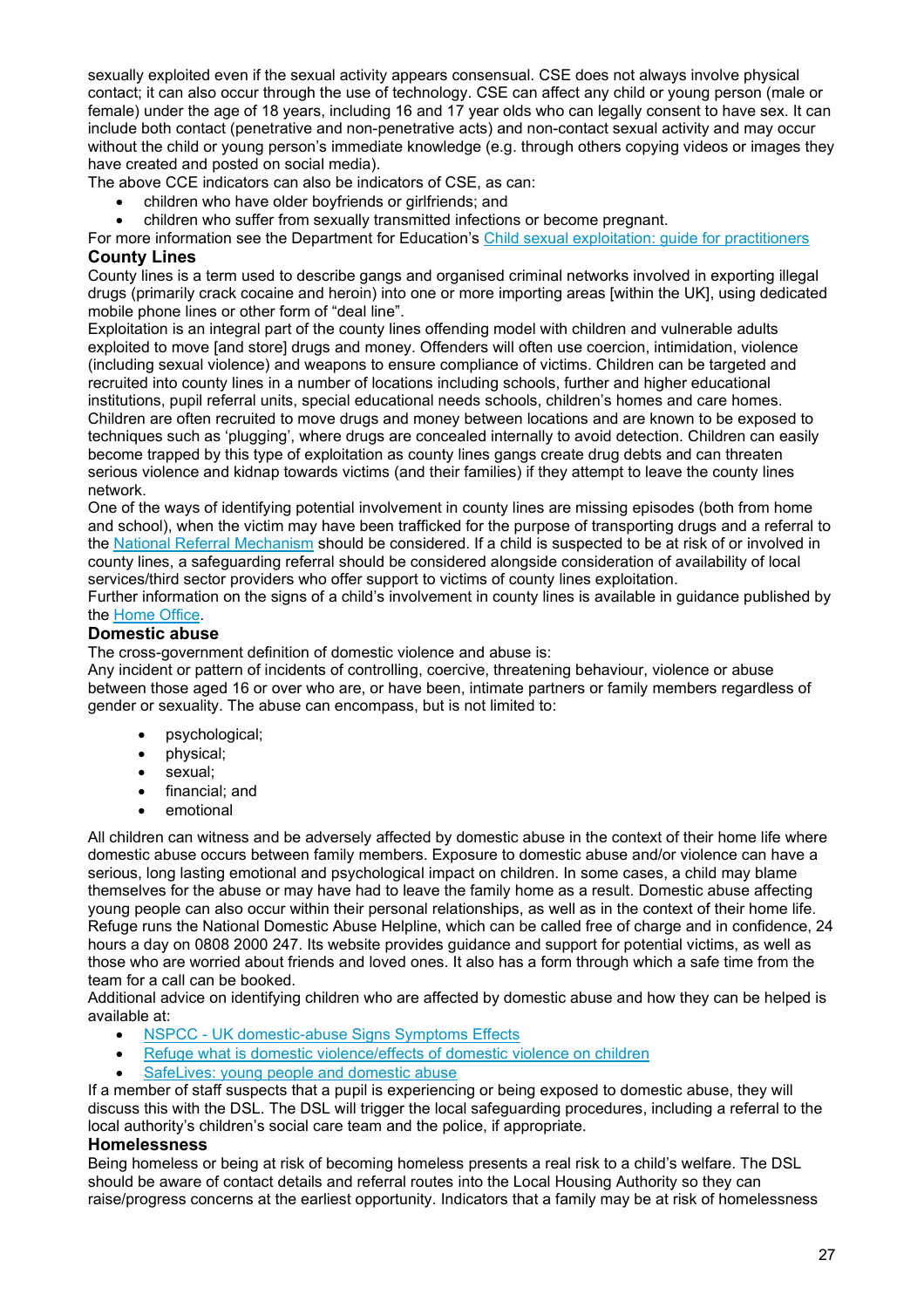include household debt, rent arrears, domestic abuse and anti-social behaviour, as well as the family being asked to leave a property. Whilst referrals and or discussion with the Local Housing Authority should be progressed as appropriate, this does not, and should not, replace a referral into children's social care where a child has been harmed or is at risk of harm.

In most cases school staff will be considering homelessness in the context of children who live with their families, and intervention will be on that basis. However, it should also be recognised in some cases 16 and 17 year olds could be living independently from their parents or guardians, for example through their exclusion from the family home, and will require a different level of intervention and support. Children's services will be the lead agency for these young people and the DSL should ensure appropriate referrals are made based on the child's circumstances.

#### **So-called 'honour-based' abuse (HBA) (including Female Genital Mutilation and Forced Marriage)**

So-called 'honour-based' abuse (HBA) encompasses incidents or crimes which have been committed to protect or defend the honour of the family and/or the community, including female genital mutilation (FGM), forced marriage, and practices such as breast ironing. Abuse committed in the context of preserving "honour" often involves a wider network of family or community pressure and can include multiple perpetrators. It is important to be aware of this dynamic and additional risk factors when deciding what form of safeguarding action to take. All forms of HBA are abuse (regardless of the motivation) and should be handled and escalated as such. Professionals in all agencies, and individuals and groups in relevant communities, need to be alert to the possibility of a child being at risk of HBA, or already having suffered HBA.

If staff have a concern regarding a child that might be at risk of HBA or who has suffered from HBA, they should speak to the DSL. As appropriate, the DSL will activate local safeguarding procedures, using existing national and local protocols for multiagency liaison with police and children's social care.

#### **FGM**

The DSL will make sure that staff have access to appropriate training to equip them to be alert to children affected by FGM or at risk of FGM.

Section 7.3 of this policy sets out the procedures to be followed if a staff member discovers that an act of FGM appears to have been carried out or suspects that a pupil is at risk of FGM. Indicators that FGM has already occurred include:

- A pupil confiding in a professional that FGM has taken place
- A mother/family member disclosing that FGM has been carried out
- A family/pupil already being known to social services in relation to other safeguarding issues
- A girl:
	- o Having difficulty walking, sitting or standing, or looking uncomfortable
	- $\circ$  Finding it hard to sit still for long periods of time (where this was not a problem previously)
	- $\circ$  Spending longer than normal in the bathroom or toilet due to difficulties urinating
	- o Having frequent urinary, menstrual or stomach problems
	- o Avoiding physical exercise or missing PE
	- o Being repeatedly absent from school, or absent for a prolonged period
	- $\circ$  Demonstrating increased emotional and psychological needs for example, withdrawal or depression, or significant change in behaviour
	- o Being reluctant to undergo any medical examinations
	- o Asking for help, but not being explicit about the problem
	- o Talking about pain or discomfort between her legs

Potential signs that a pupil may be at risk of FGM include:

- The girl's family having a history of practising FGM (this is the biggest risk factor to consider)
- FGM being known to be practised in the girl's community or country of origin
- A parent or family member expressing concern that FGM may be carried out
- A family not engaging with professionals (health, education or other) or already being known to social care in relation to other safeguarding issues
- A girl: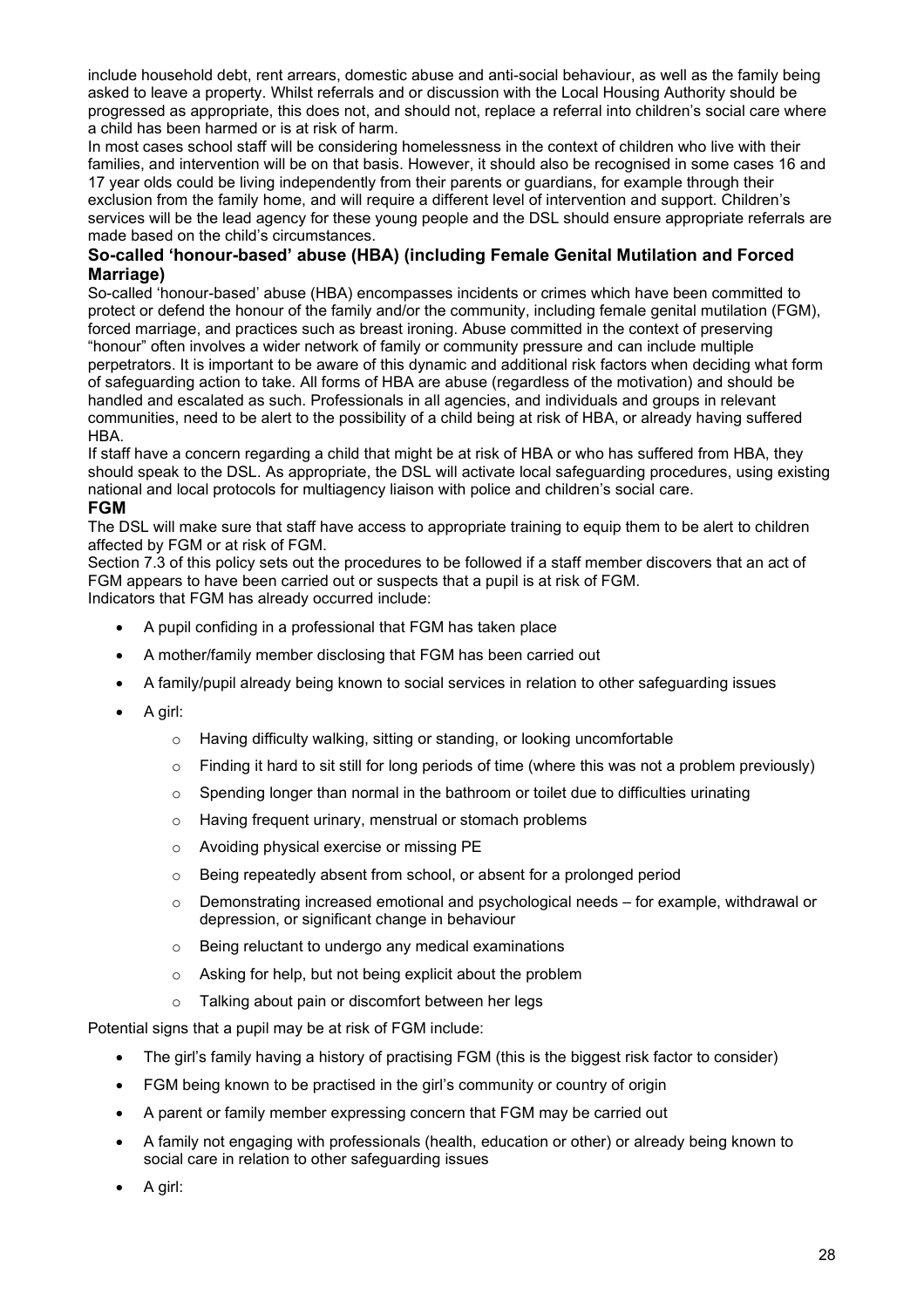- o Having a mother, older sibling or cousin who has undergone FGM
- o Having a limited level of integration within UK society
- $\circ$  Confiding to a professional that she is to have a "special procedure" or to attend a special occasion to "become a woman"
- $\circ$  Talking about a long holiday to her country of origin or another country where the practice is prevalent, or parents stating that they or a relative will take the girl out of the country for a prolonged period
- $\circ$  Requesting help from a teacher or another adult because she is aware or suspects that she is at immediate risk of FGM
- $\circ$  Talking about FGM in conversation for example, a girl may tell other children about it (although it is important to take into account the context of the discussion)
- o Being unexpectedly absent from school
- o Having sections missing from her 'red book' (child health record) and/or attending a travel clinic or equivalent for vaccinations/anti-malarial medication

The above indicators and risk factors are not intended to be exhaustive.

#### **Forced marriage**

Forcing a person into marriage is a crime. A forced marriage is one entered into without the full and free consent of one or both parties and where violence, threats, or any other form of coercion is used to cause a person to enter into a marriage. Threats can be physical or emotional and psychological.

Staff will receive training around forced marriage and the presenting symptoms. We are aware of the 'one chance' rule, i.e. we may only have one chance to speak to the potential victim and only one chance to save them.

If a member of staff suspects that a pupil is being forced into marriage, they will speak to the pupil about their concerns in a secure and private place. They will then report this to the DSL. The DSL will:

- Speak to the pupil about the concerns in a secure and private place
- Activate the local safeguarding procedures and refer the case to the local authority's designated officer (LADO)
- Seek advice from the Forced Marriage Unit on 020 7008 0151 or **[fmu@fco.gov.uk](mailto:fmu@fco.gov.uk)**
- Refer the pupil to an education welfare officer, pastoral tutor, learning mentor, or school counsellor, as appropriate

#### **Preventing radicalisation**

Children are vulnerable to extremist ideology and radicalisation. Similar to protecting children from other forms of harms and abuse, protecting children from this risk should be a part of a school's safeguarding approach.

- **Extremism** is the vocal or active opposition to our fundamental values, including democracy, the rule of law, individual liberty and the mutual respect and tolerance of different faiths and beliefs. This also includes calling for the death of members of the armed forces.
- **Radicalisation** refers to the process by which a person comes to support terrorism and extremist ideologies associated with terrorist groups.
- **Terrorism** is an action that endangers or causes serious violence to a person/people; causes serious damage to property; or seriously interferes with or disrupts an electronic system. The use or threat must be designed to influence the government or to intimidate the public and is made for the purpose of advancing a political, religious or ideological cause.

There is no single way of identifying whether a child is likely to be susceptible to an extremist ideology. Background factors combined with specific influences such as family and friends may contribute to a child's vulnerability. Similarly, radicalisation can occur through many different methods (such as social media or the internet) and settings (such as within the home).

However, it is possible to protect vulnerable people from extremist ideology and intervene to prevent those at risk of radicalisation being radicalised. As with other safeguarding risks, staff should be alert to changes in children's behaviour, which could indicate that they may be in need of help or protection. Staff should use their judgement in identifying children who might be at risk of radicalisation and act proportionately (see section 7.5 above) which may include the designated safeguarding lead (or deputy) making a Prevent referral.

The school's designated safeguarding lead (and any deputies) should be aware of local procedures for making a Prevent referral.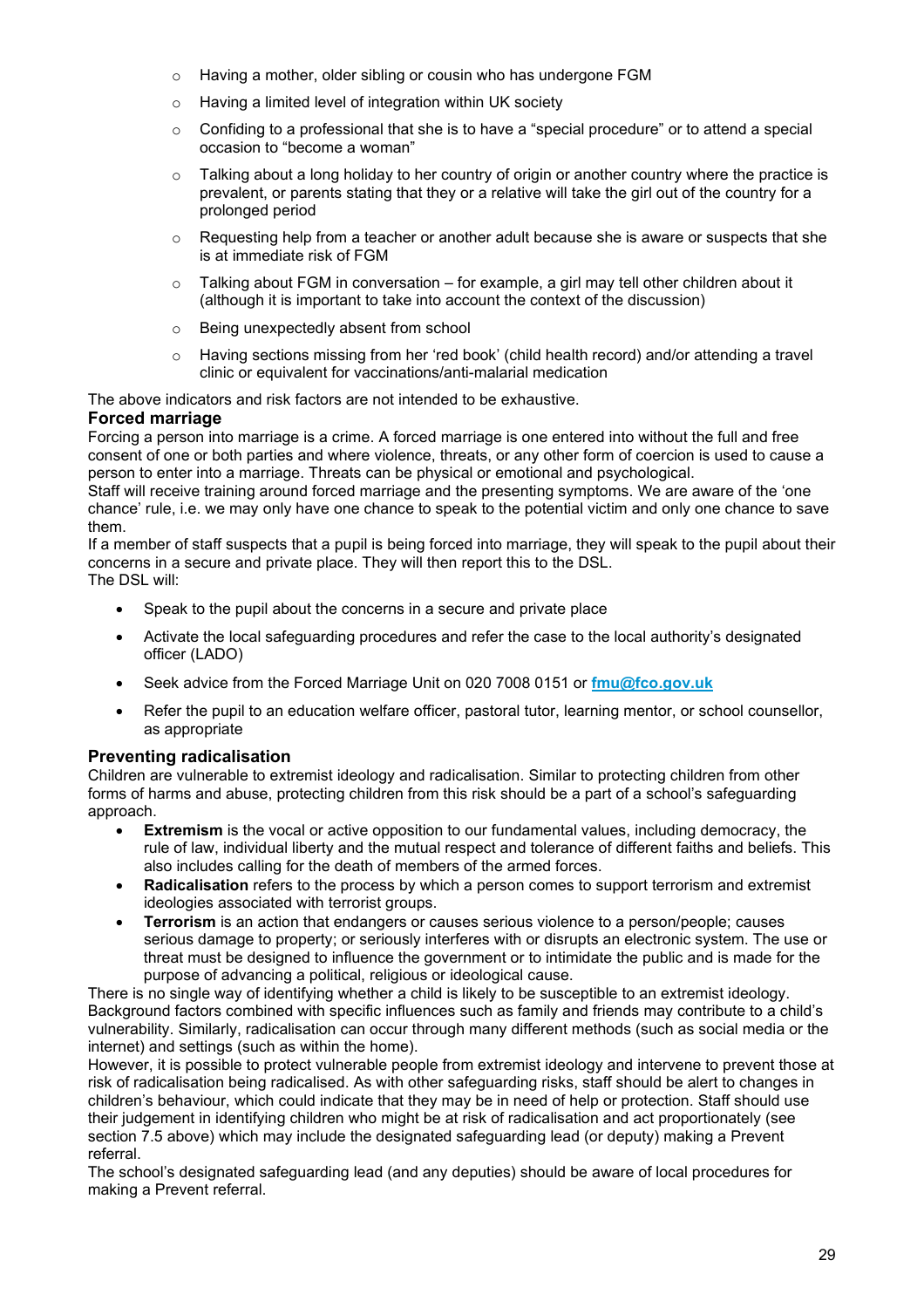All schools and colleges are subject to a duty under section 26 of the Counter-Terrorism and Security Act 2015 (the CTSA 2015), in the exercise of their functions, to have "due regard to the need to prevent people from being drawn into terrorism". This duty is known as the Prevent duty.

The Prevent duty is part of schools' wider safeguarding obligations. Designated safeguarding leads and other senior leaders should familiarise themselves with the revised [Prevent duty guidance: for England and](https://www.gov.uk/government/publications/prevent-duty-guidance)  [Wales,](https://www.gov.uk/government/publications/prevent-duty-guidance) especially paragraphs 57-76, which are specifically concerned with schools (and also cover childcare).

Channel is a voluntary, confidential support programme which focuses on providing support at an early stage to people who are identified as being vulnerable to being drawn into terrorism. Prevent referrals may be passed to a multi-agency Channel panel, which will discuss the individual referred to determine whether they are vulnerable to being drawn into terrorism and consider the appropriate support required. A representative from the school may be asked to attend the Channel panel to help with this assessment. An individual's engagement with the programme is entirely voluntary at all stages.

Guidance on Channel is available at: [Channel guidance.](https://www.gov.uk/government/publications/channel-guidance)

The Department for Education has published further advice for schools on the [Prevent duty.](https://www.gov.uk/government/publications/protecting-children-from-radicalisation-the-prevent-duty) The advice is intended to complement the Prevent guidance and signposts to other sources of advice and support. [Educate Against Hate,](https://educateagainsthate.com/) is a government website designed to support teachers and leaders to help them safeguard their students from radicalisation and extremism. The platform provides free information and resources to help school staff identify and address the risks, as well as build resilience to radicalisation.

#### **Checking the identity and suitability of visitors**

All visitors will be required to verify their identity to the satisfaction of staff.

If the visitor is unknown to the setting, we will check their credentials and reason for visiting before allowing them to enter the setting. Visitors should be ready to produce identification.

Visitors are expected to sign the visitors' book and wear a visitor's badge.

All visitors to trust schools, including visiting speakers, will be accompanied by a member of staff at all times. We will not invite into a trust school any speaker who is known to disseminate extremist views, and will carry out appropriate checks to ensure that any individual or organisation using trust facilities is not seeking to disseminate extremist views or radicalise pupils or staff.

#### **Sexual violence and sexual harassment between children**

Sexual violence and sexual harassment can occur between two children of any age and sex. It can also occur through a group of children sexually assaulting or sexually harassing a single child or group of children.

Children who are victims of sexual violence and sexual harassment will likely find the experience stressful and distressing. This will, in all likelihood, adversely affect their educational attainment. Sexual violence and sexual harassment exist on a continuum and may overlap, they can occur online and offline (both physical and verbal) and are never acceptable. It is important that all victims are taken seriously and offered appropriate support. Staff should be aware that some groups are potentially more at risk. Evidence shows girls, children with SEND and LGBT children are at greater risk.

Staff should be aware of the importance of:

- making clear that sexual violence and sexual harassment is not acceptable, will never be tolerated and is not an inevitable part of growing up;
- not tolerating or dismissing sexual violence or sexual harassment as "banter", "part of growing up", "just having a laugh" or "boys being boys"; and
- challenging behaviours (potentially criminal in nature), such as grabbing bottoms, breasts and genitalia, flicking bras and lifting up skirts. Dismissing or tolerating such behaviours risks normalising them.

When referring to sexual violence we are referring to sexual offences under the Sexual Offences Act 2003 as described below:

**Rape**: A person (A) commits an offence of rape if: he intentionally penetrates the vagina, anus or mouth of another person (B) with his penis, B does not consent to the penetration and A does not reasonably believe that B consents.

**Assault by Penetration**: A person (A) commits an offence if: they intentionally penetrate the vagina or anus of another person (B) with a part of their body or anything else, the penetration is sexual, B does not consent to the penetration and A does not reasonably believe that B consents.

**Sexual Assault**: A person (A) commits an offence of sexual assault if: they intentionally touch another person (B), the touching is sexual, B does not consent to the touching and A does not reasonably believe that B consents.

When referring to sexual harassment we mean 'unwanted conduct of a sexual nature' that can occur online and offline. When we reference sexual harassment, we do so in the context of child on child sexual harassment. Sexual harassment is likely to: violate a child's dignity, and/or make them feel intimidated, degraded or humiliated and/or create a hostile, offensive or sexualised environment.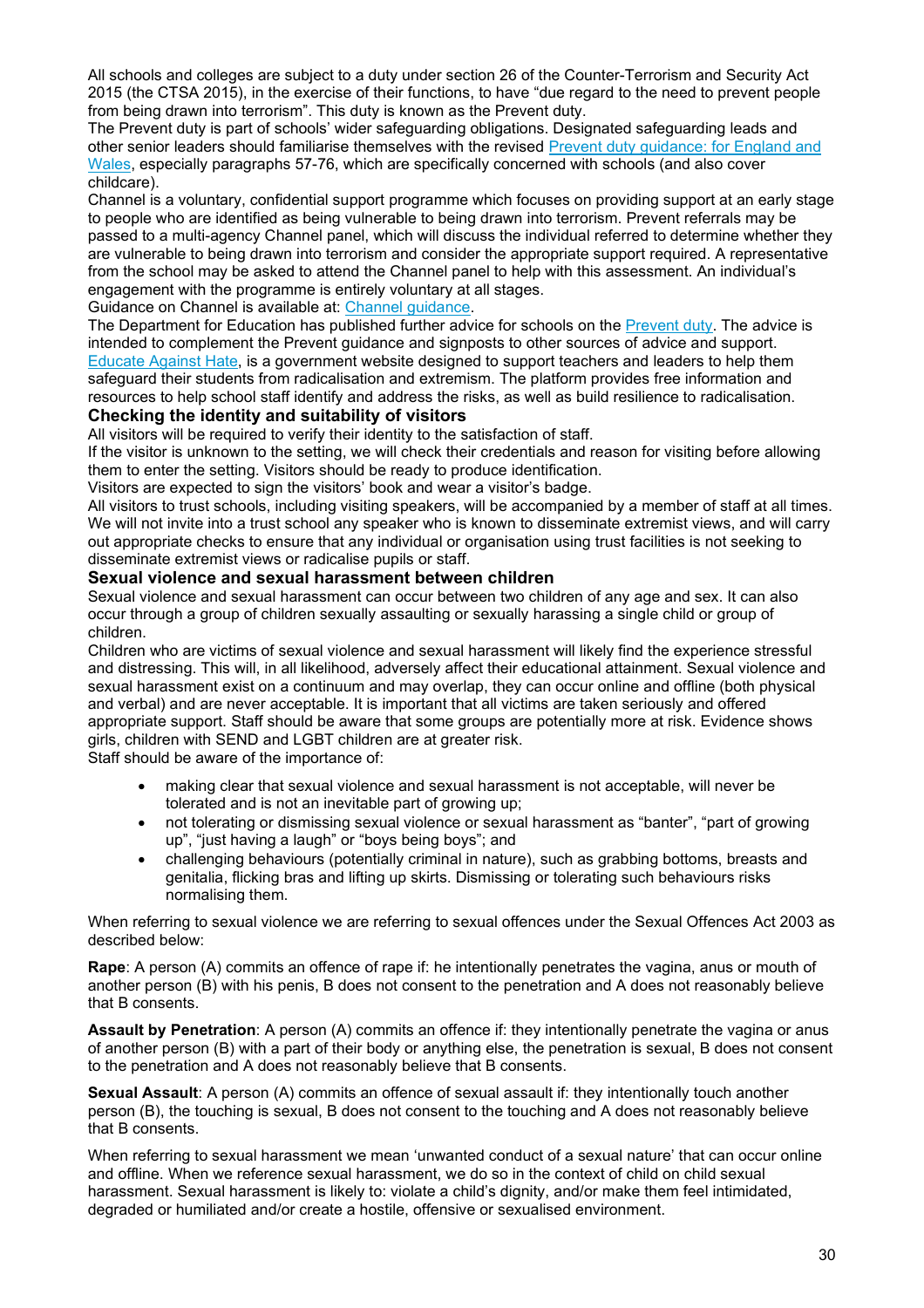Whilst not intended to be an exhaustive list, sexual harassment can include:

- sexual comments, such as: telling sexual stories, making lewd comments, making sexual remarks about clothes and appearance and calling someone sexualised names;
- sexual "jokes" or taunting;
- physical behaviour, such as: deliberately brushing against someone, interfering with someone's clothes (schools should be considering when any of this crosses a line into sexual violence - it is important to talk to and consider the experience of the victim) and displaying pictures, photos or drawings of a sexual nature; and
- online sexual harassment. This may be standalone, or part of a wider pattern of sexual harassment and/or sexual violence. It may include:
	- o non-consensual sharing of sexual images and videos;
	- o sexualised online bullying;
	- o unwanted sexual comments and messages, including, on social media; and  $\circ$  sexual exploitation: coercion and threats
	- sexual exploitation; coercion and threats

The initial response to a report from a child is important. It is essential that all victims are reassured that they are being taken seriously and that they will be supported and kept safe. A victim should never be given the impression that they are creating a problem by reporting sexual violence or sexual harassment. Nor should a victim ever be made to feel ashamed for making a report.

If staff have a concern about a child or a child makes a report to them, they should speak to the DSL. As is always the case, if staff are in any doubt as to what to do they should speak to the DSL.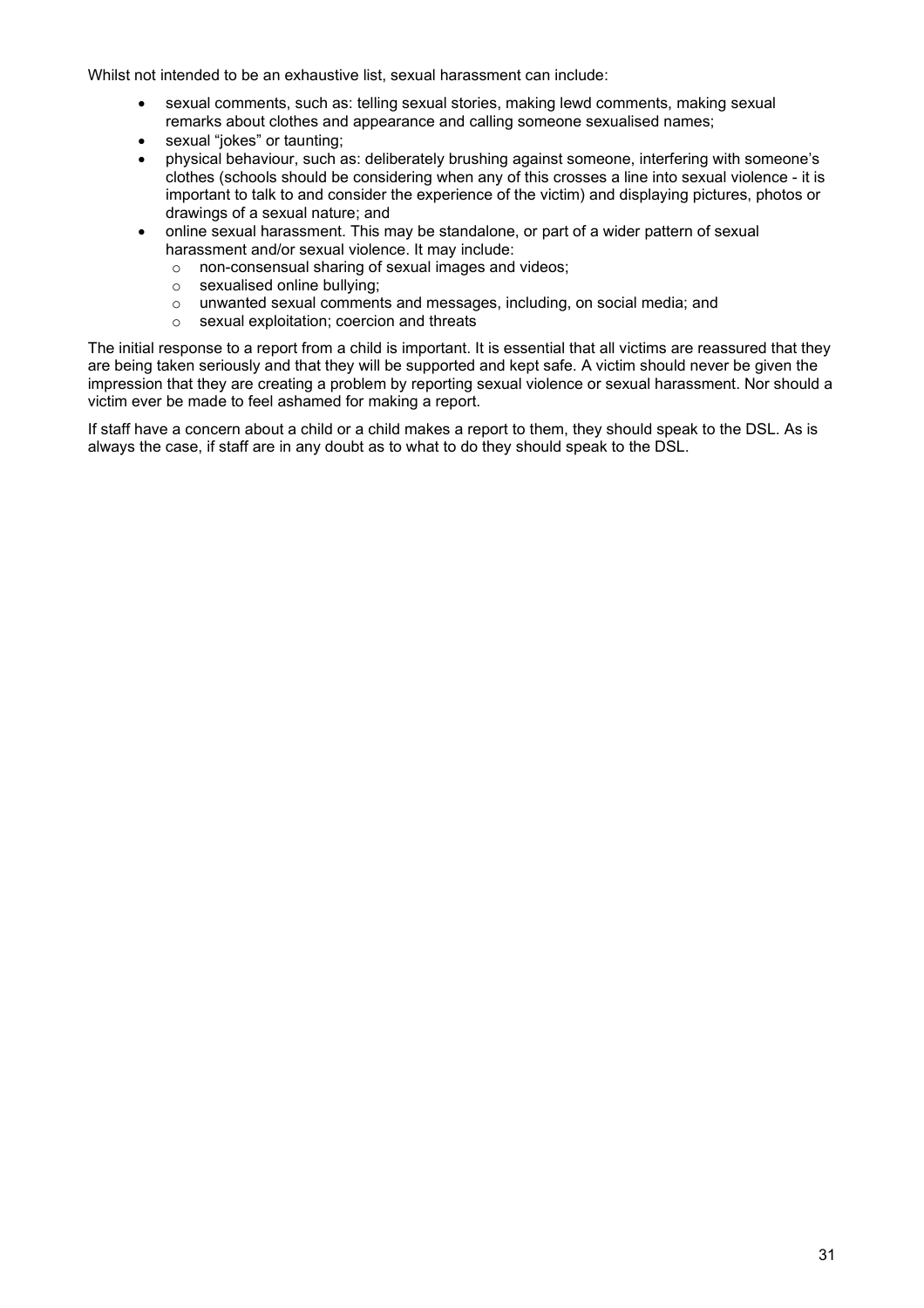# **Annex B: Role of the Designated Safeguarding Lead**

An appropriate senior member of staff, from the school leadership team, will be appointed to the role of designated safeguarding lead. The designated safeguarding lead should take lead responsibility for safeguarding and child protection (including online safety). This should be explicit in the role holder's job description. This person should have the appropriate status and authority within the school to carry out the duties of the post. They should be given the time, funding, training, resources and support to provide advice and support to other staff on child welfare and child protection matters, to take part in strategy discussions and inter-agency meetings, and/or to support other staff to do so, and to contribute to the assessment of children.

#### **Deputy designated safeguarding leads**

Any deputies should be trained to the same standard as the designated safeguarding lead and the role should be explicit in their job description. Whilst the activities of the designated safeguarding lead can be delegated to appropriately trained deputies, the ultimate lead responsibility for child protection, as set out above, remains with the designated safeguarding lead, this lead responsibility should not be delegated.

#### **Manage referrals**

The designated safeguarding lead is expected to:

- refer cases of suspected abuse to the local authority children's social care as required;
- support staff who make referrals to local authority children's social care;
- refer cases to the Channel programme where there is a radicalisation concern as required;
- support staff who make referrals to the Channel programme;
- refer cases where a person is dismissed or left due to risk/harm to a child to the Disclosure and Barring Service as required; and
- refer cases where a crime may have been committed to the Police as required.

#### **Work with others**

The designated safeguarding lead is expected to:

- act as a point of contact with the three safeguarding partners;
- liaise with the headteacher or principal to inform them of issues especially ongoing enquiries under section 47 of the Children Act 1989 and police investigations;
- as required, liaise with the "case manager" (as per Part four of Keeping Children Safe in Education) and the designated officer(s) at the local authority for child protection concerns in cases which concern a staff member;
- liaise with staff (especially pastoral support staff, school nurses, IT Technicians, SENCOs, and Senior Mental Health Leads) on matters of safety and safeguarding (including online and digital safety) and when deciding whether to make a referral by liaising with relevant agencies; and
- act as a source of support, advice and expertise for all staff.

#### **Training**

The designated safeguarding lead (and any deputies) should undergo training to provide them with the knowledge and skills required to carry out the role. This training should be updated at least every two years. The designated safeguarding lead should undertake Prevent awareness training. Training should provide designated safeguarding leads with a good understanding of their own role, and the processes, procedures and responsibilities of other agencies, particularly children's social care, so they:

- understand the assessment process for providing early help and statutory intervention, including local criteria for action and local authority children's social care referral arrangements;
- have a working knowledge of how local authorities conduct a child protection case conference and a child protection review conference and be able to attend and contribute to these effectively when required to do so;
- ensure each member of staff has access to, and understands, the trust's safeguarding policy and the school's child protection procedures, especially new and part time staff;
- are alert to the specific needs of children in need, those with special educational needs and young carers;
- understand relevant data protection legislation and regulations, especially the Data Protection Act 2018 and the General Data Protection Regulation;
- understand the importance of information sharing, both within the school, and with the three safeguarding partners, other agencies, organisations and practitioners;
- are able to keep detailed, accurate, secure written records of concerns and referrals;
- understand and support the school with regards to the requirements of the Prevent duty and are able to provide advice and support to staff on protecting children from the risk of radicalisation;